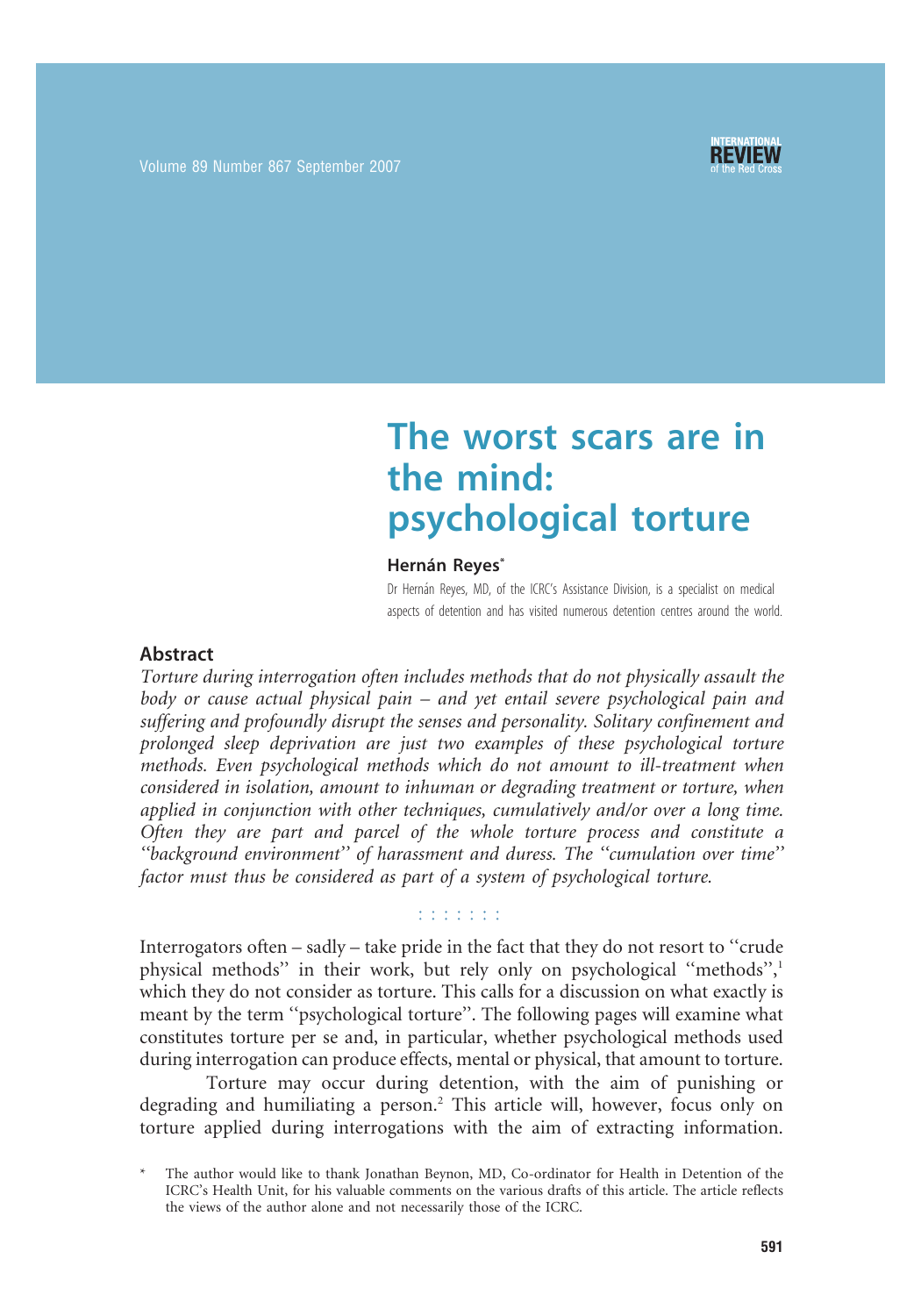During interrogations, psychological methods are used specifically with the aim of ''softening up'' and thus breaking detainees' resistance so as to make them ''talk''. Their use often results from a state policy authorizing them either directly or indirectly, in the latter case by ''condoning'' them.

From the outset, it should be stressed that interrogations as such, so long as the methods used respect the rule of law, are legitimate. These methods have been described elsewhere,<sup>3</sup> and include different forms of interrogation techniques and the use of psychological ploys. The challenge is thus to determine which methods are legitimate and which are illegal, causing pain and suffering that fall into the category of ''cruel and inhuman or degrading treatment'' or torture. Some of the methods used are physical methods, acting on the body and generally producing pain; others are psychological, that is, non-physical, and act on the mind. Some methods are recognized forms of torture; others – which also may produce pain and suffering, but to a lesser degree – may not ''qualify'' as torture according to the definition. Yet other ''non-physical'' methods may appear to be ''minor'' or even innocuous when taken separately one by one. This paper will attempt to explore the use of non-physical methods, and will consider whether and when their use can amount to torture according to the established definition. It will in particular look into whether the use of such ''minor'' and apparently innocuous methods, when applied repeatedly, either singly or in combination and over a period of time, can also amount to cruel, inhuman and degrading treatment, or even torture.

## On the legal definition of torture

Defining exactly what torture means seems to be as complex as defining what shocks the conscience in the case of pornography. A US Supreme Court Justice once said with regard to the definition of pornography,

I shall not today attempt further to define the kinds of material I understand to be embraced [by the term pornography]  $\ldots$  but I know it when I see it!<sup>4</sup>

There is nevertheless a universally accepted definition of torture today, namely the one contained in the 1984 UN Convention against Torture (CAT),

<sup>1</sup> This acknowledgment was made to the author on several occasions by detaining authorities, in different contexts, during ICRC visits to prisoners during the last two decades.

<sup>2</sup> In the case of Raquel Marti de Mejia (Raquel Martin de Mejía v. Perú, Caso 10.970 Informe No. 5/96, Inter-Am.C.H.R., OEA/Ser.L/V/II.91 Doc. 7 at 168, 1996), the Inter-American Court of Human Rights stressed that the ''purpose'' element can include punishment or humiliating and intimidating the person. It is not restricted to extracting information from a detainee.

<sup>3</sup> Legitimate ''psychological methods of interrogation ''go beyond the scope of this paper, but the most well-known ones can be listed here: ''fear up''; ''pride and ego''; ''futility''; ''we know all''; ''good cop/ bad cop"; silent questioning and others. See Field Manual (FM) 34–52, Intelligence Interrogation, US Department of the Army, Washington DC, 28 September, 1992, Chapter 3, ''Approach phase and questioning phase'', 3–10 and 3–20. Available at www.fas.org/irp/doddir/army/fm34-52.pdf (last visited 9 October 2007). See also Raúl Tomás Escobar, El interrogatorio en la investigación criminal, Editorial Universidad, Buenos Aires, 1989, pp. 312–30.

<sup>4</sup> Justice Potter Stewart trying to explain ''hard-core'' pornography, or what is obscene.Jacobelliss v. Ohio, 378 US, 184 (1964), Appeal from the Supreme Court of Ohio (in footnote 11), available at http:// caselaw.lp.findlaw.com/scripts/getcase.pl?court=US&vol=378&invol=184 (last visited 8 October 2007).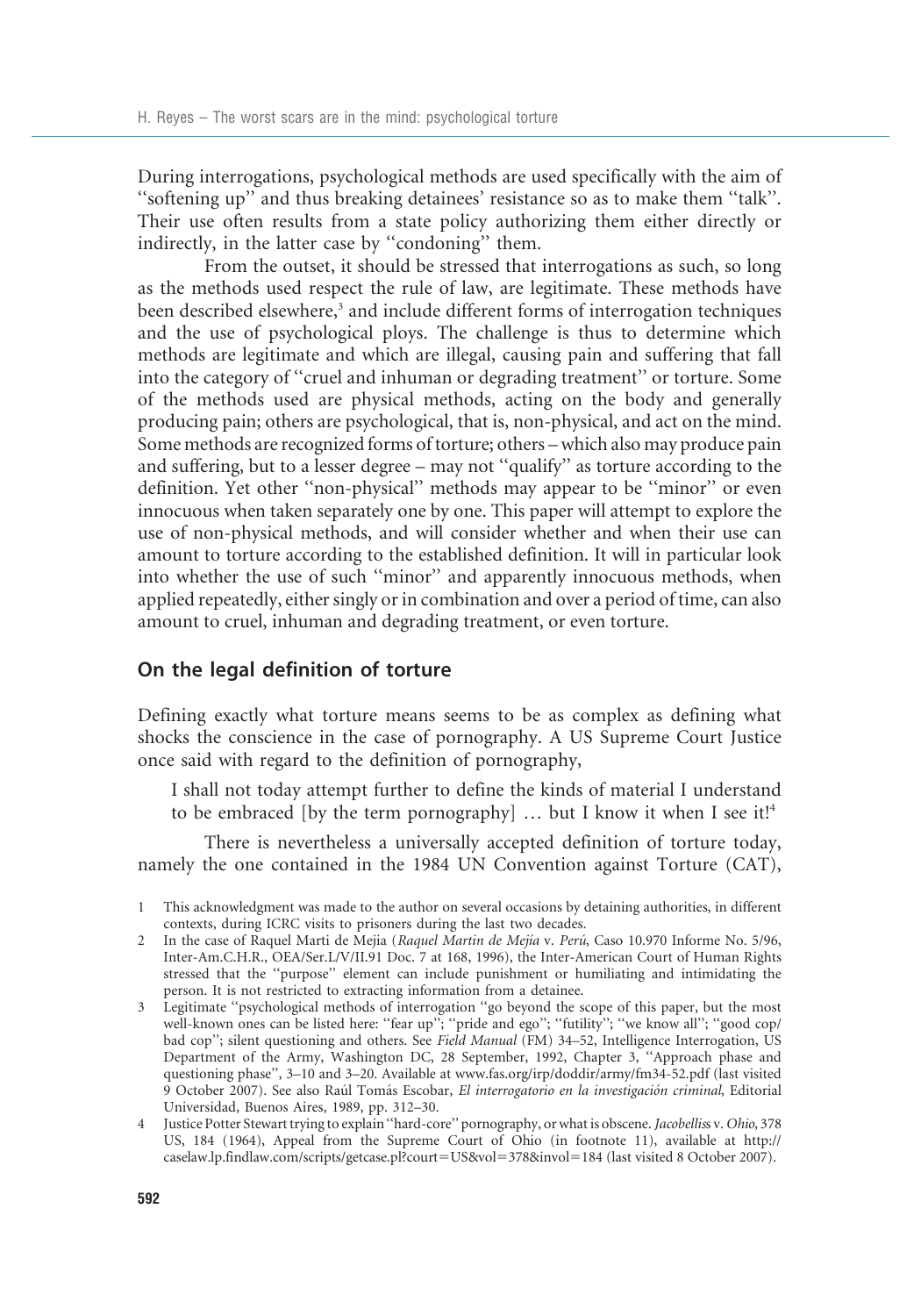which defines as torture any act that consists of the intentional infliction of ''severe pain or suffering, whether physical or mental'', involving a public official and carried out for a specific purpose.<sup>5</sup> The Inter-American Convention to Prevent and Punish Torture has a broader definition of torture,<sup>6</sup> which does not have to include the infliction of severe pain and suffering. In international humanitarian law (IHL), torture does not have to be inflicted by or with the acquiescence of a public official, but can be perpetrated by any individual.

Despite these various interpretations, when it comes to defining ''torture'' the main elements remain those laid down in the CAT. An important characteristic of this Convention is that it introduces a significant difference between the term ''torture'' and ''other acts of cruel, inhuman or degrading treatment or punishment'' (CIDT): it bans torture completely and absolutely (Art. 2),7 while imposing on states ''only'' the obligation to ''undertake to prevent'' cruel, inhuman or degrading treatment (Art. 16). States have used this to argue that while torture is forbidden, cruel, inhuman or degrading treatment may be justified under exceptional circumstances. If such treatment is to be allowed in certain circumstances, but not torture, the differentiation between these two notions becomes important.

Other legal instruments, however, do not differentiate between the two terms. The International Covenant on Civil and Political Rights (ICCPR), for example, prohibits in absolute terms both torture and inhuman or degrading treatment.8 The same is true of the European Convention on Human Rights (ECHR).9 International humanitarian law equally forbids torture (whether physical or mental) and cruel, humiliating or degrading treatment, as well as any form of physical or moral coercion.<sup>10</sup>

In the practical application of the provisions, the European Court of Human Rights has distinguished between torture and ''cruel, inhuman or

- 5 Article 1 of the CAT defines torture thus: ''1. For the purposes of this Convention, the term ''torture'' means any act by which severe pain or suffering, whether physical or mental, is intentionally inflicted on a person for such purposes as obtaining from him or a third person information or a confession, punishing him for an act he or a third person has committed or is suspected of having committed, or intimidating or coercing him or a third person, or for any reason based on discrimination of any kind, when such pain or suffering is inflicted by or at the instigation of or with the consent or acquiescence of a public official or other person acting in an official capacity. It does not include pain or suffering arising only from, inherent in or incidental to lawful sanctions.''
- 6 The Inter-American Convention to Prevent and Punish Torture defines torture in Article 2 as ''any act intentionally performed whereby physical or mental pain or suffering is inflicted on a person for purposes of criminal investigation, as a means of intimidation, as personal punishment, as a preventive measure, as a penalty, or for any other purpose. Torture shall also be understood to be the use of methods upon a person intended to obliterate the personality of the victim or to diminish his physical or mental capacities, even if they do not cause physical pain or mental anguish.''
- 7 Article 2 (2) of the CAT states that ''No exceptional circumstances whatsoever, whether a state of war or a threat of war, internal political instability or any other public emergency, may be invoked as a justification of torture.''
- 8 ICCPR, Articles 4 and 7.
- 9 European Convention for the Protection of Human Rights and Fundamental Freedoms, Article 3: ''No one shall be subjected to torture or inhuman or degrading treatment or punishment.''
- 10 See Article 3 common to all four Geneva Conventions of 1949, and Article 17 of the Third Geneva Convention of 1949 relative to the treatment of prisoners of war.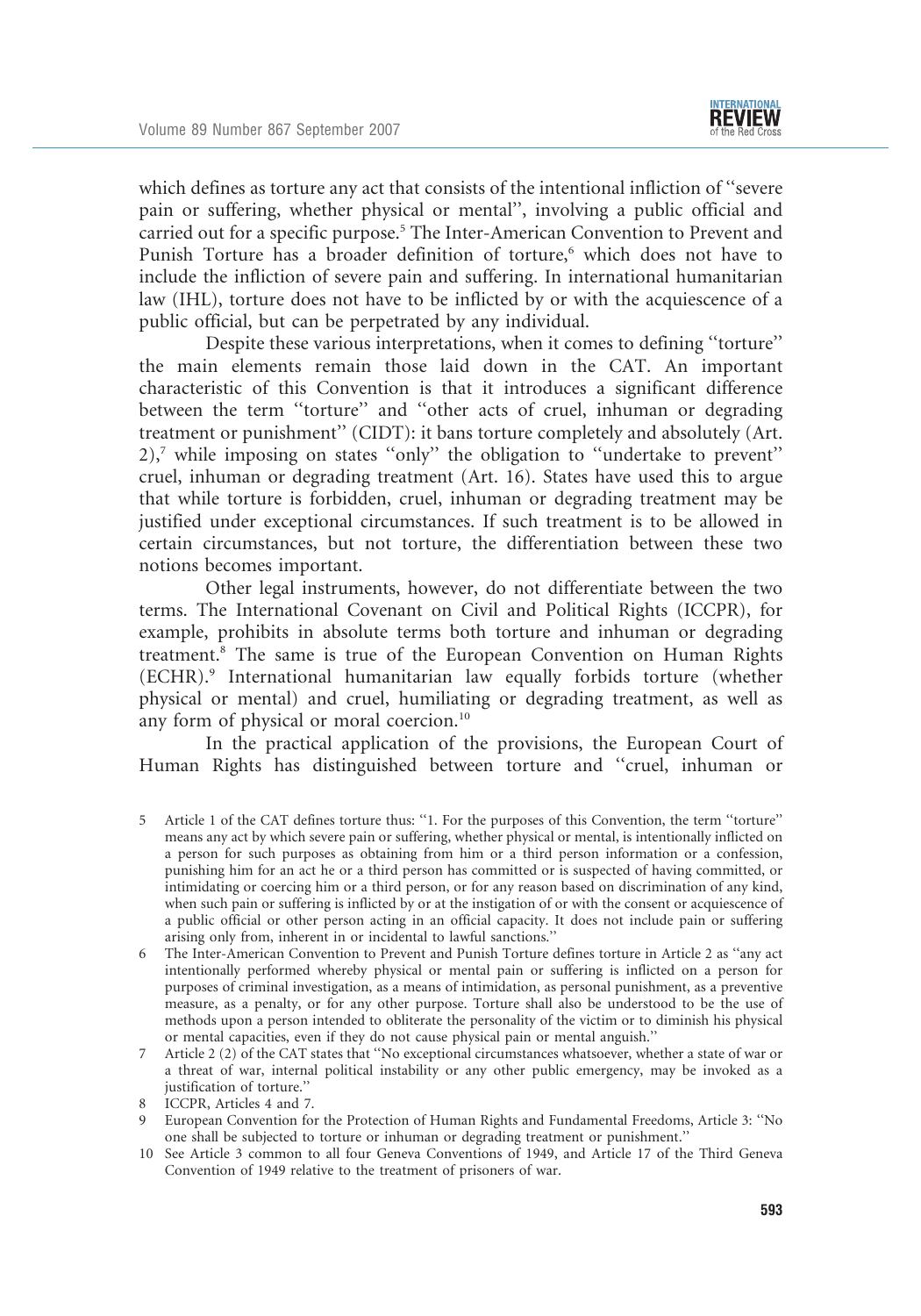degrading treatment'' by attaching a ''special stigma'' and ''particular intensity and cruelty" to torture.<sup>11</sup> In the early case of *Ireland* v. *UK*, methods such as hooding, sleep deprivation, wall-standing and constant noise were considered not to amount to torture.12 Conversely, in the discussion whether similar methods used by the Israeli General Security Service for interrogating suspected Palestinian terrorists in the late 1980s and 1990s amounted to torture, the UN Committee against Torture and the Special Rapporteur on Torture found that these methods did constitute torture.<sup>13</sup>

In more general terms, it is possible to differentiate between the two notions by referring to the UN Declaration of 1975, which defines torture as an "aggravated form of cruel, inhuman or degrading treatment".<sup>14</sup> Torture thus implies the infliction of more severe suffering or pain – arguably a very subjective concept.

The definition of torture, as opposed to cruel, inhuman or degrading treatment, is thus not very clear and a constant issue of debate. An interpretation in good faith of the relevant human rights instruments, however, makes the differentiation between these notions legally irrelevant, as the intention was to prohibit both torture and inhuman or degrading treatment, and not to allow states to circumvent the absolute prohibition of torture by classifying methods as cruel, inhuman or degrading, rather than as ''torture''.

## Defining psychological torture

The term ''psychological torture'' can relate to two different aspects of the same entity. On the one hand, it can designate methods – that is in this case the use of ''non-physical'' methods. While ''physical methods'' of torture can be more or less self-evident, such as thumbscrews, flogging, application of electric current to the body and other similar techniques, ''non-physical'' means a method that does not hurt, maim or even touch the body, but touches the mind instead. Just as readily recognizable as methods of torture in this category are prolonged sleep deprivation, total sensory deprivation or having to witness the torture of family members, to cite only three examples. On the other hand, the term ''psychological torture'' can also be taken to designate the psychological effects (as opposed to

<sup>11</sup> Ireland v. United Kingdom, App. No. 5310/71, ECtHR, Strasbourg, 18 January 1978, para. 167.

<sup>12</sup> Ibid., para. 168. However, the Commission on Human Rights, through which cases had to pass before submission to the Court, had found that the acts did constitute torture, a position which many would support today.

<sup>13</sup> Israeli Information Centre for Human Rights in the Occupied Territories (B'Tsalem), ''Legislation allowing the use of physical force and mental coercion in interrogations by the General Security Service'', Position Paper, January 2000, available at www.btselem.org/Download/200001\_Torture\_ Position\_Paper\_Eng. doc (last visited 15 October 2007).

<sup>14</sup> This UN Declaration does not clearly define such treatment, except for this comparison to torture. See UN Declaration on the Protection of all Persons from being Subjected to Torture or Other Cruel, Inhuman or Degrading Treatment or Punishment, General Assembly Resolution 3452, available at www.unhchr.ch/html/menu3/b/h\_comp38.htm (last visited 7 October 2007).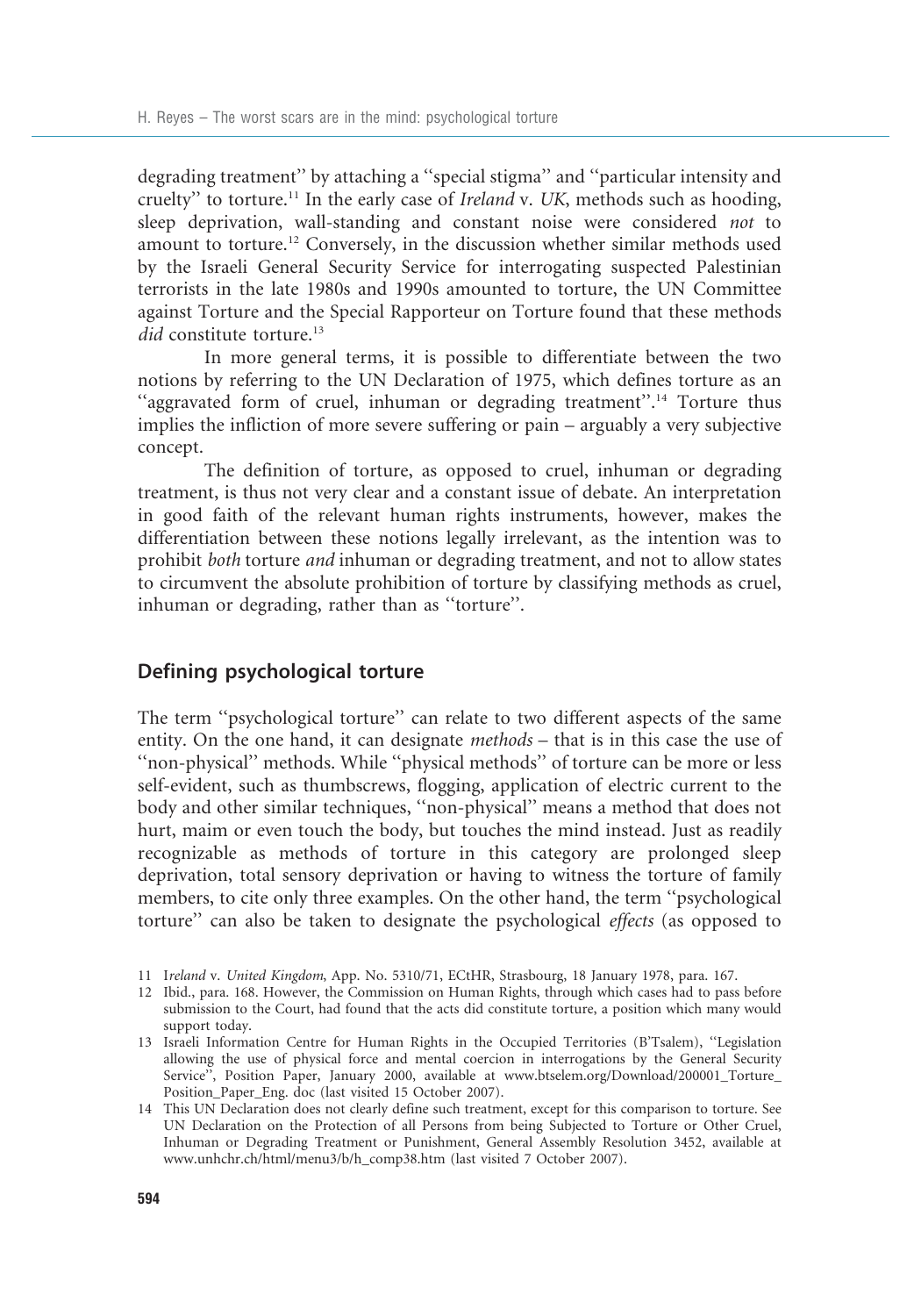physical ones) of torture in general – torture ''in general'' meaning the use of either physical or psychological methods, or both. There is sometimes a tendency to merge these two separate concepts into one, which leads to confusion, between methods (or ''input'', as it were) and effects (or ''output''). This confusion has led some authorities to deny the very existence of ''psychological torture'' as a separate entity.

It has been stated that it can be difficult to define torture in general. It is even harder to define ''psychological torture''. As has been seen, the definition of torture is firmly based on ''severe pain and suffering''. The fact that this notion is qualified as being both ''physical and mental'' is a recognition that both aspects go together. Physical torture produces both physical and mental suffering; the same applies to psychological torture. It therefore becomes difficult to isolate psychological torture per se as a separate entity and define its different features.

A report by Physicians for Human Rights (PHR) in 2005 broke new ground by providing a definition of the term ''psychological torture'', based on the interpretation formulated in the United States Code (USC) – the codification of the general and permanent laws of the United States – of the prohibition of torture.15 The Code's interpretation refers to

"severe mental pain or suffering" caused by the threat of, or actual, administration of ''procedures calculated to disrupt profoundly the senses or personality''.16

Here the effects that will qualify as torture are clearly defined. If the methods used during interrogations – in this case, what PHR calls ''psychologically coercive tactics'' – produce the said effects, then those psychological methods do indeed qualify as constituting ''psychological torture''. They are used to break down any will prisoners may have to resist interrogators' demands, and are discussed in detail further on.

Similar to the definition of torture in the CAT, this definition requires a measurement of the gravity of suffering, as the methods must be calculated to disrupt ''profoundly'' the senses or the personality, and the effects they produce must be ''severe'' mental pain or suffering. The difficulties linked to measuring mental pain and suffering now need to be considered.

<sup>15</sup> Federal Criminal Anti-Torture Statute, 18 USC, Section 2340: ''(1) ''torture'' means an act committed by a person acting under the color of law specifically intended to inflict severe physical or mental pain or suffering (other than pain or suffering incidental to lawful sanctions) upon another person within his custody or physical control; (2) ''severe mental pain or suffering'' means the prolonged mental harm caused by or resulting from (A) the intentional infliction or threatened infliction of severe physical pain or suffering; (B) the administration or application, or threatened administration or application, of mind-altering substances or other procedures calculated to disrupt profoundly the senses or the personality; (C) the threat of imminent death; or (D) the threat that another person will imminently be subjected to death, severe physical pain or suffering, or the administration or application of mindaltering substances or other procedures calculated to disrupt profoundly the senses or personality;'' available at http://caselaw.lp.findlaw.com/casecode/uscodes/18/parts/i/chapters/113c/sections/section\_2340.html (last visited 15 October 2007).

<sup>16</sup> Break Them Down, Report by Physicians for Human Rights (hereinafter PHR Report), Washington, D.C., 2005.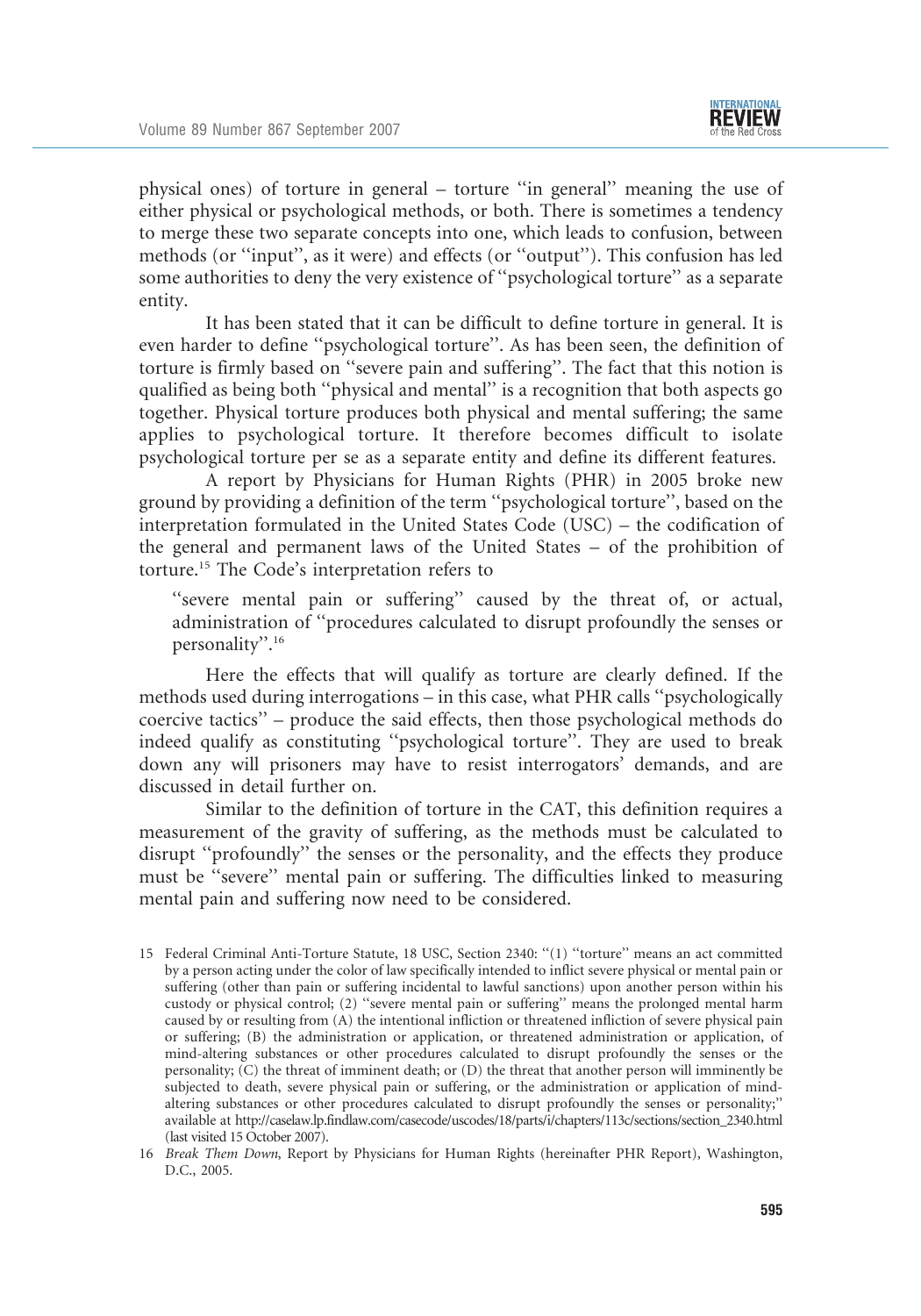## Measuring mental pain and suffering

The threshold that must be reached for acts to amount to torture is, as mentioned above, the causing of severe pain and suffering. The Convention against Torture explicitly prohibits the infliction of severe physical or mental (or psychological) suffering. Physical forms of pain and suffering are more readily understood than psychological forms, although physical suffering may also be hard to quantify and measure objectively – defining severe pain and suffering involves an assessment of gravity that is difficult to make, as these notions are highly subjective and may depend on a variety of factors, such as the age, gender, health, education, cultural background or religious conviction of the victim.17 How should the distinction be drawn between different levels of pain: mild, moderate, substantial, severe, intense, extreme, unbearable, intolerable, excruciating, agonizing …? – And the list could go on …

An objective assessment of psychological suffering is especially difficult. Sir Nigel Rodley, former UN Special Rapporteur on Torture and one of the leading experts on the subject, has stated,

[T]he notion of ''intensity of suffering'' is not susceptible of precise gradation, and in the case of mainly mental as opposed to physical suffering, there may be an aura of uncertainly as to how … [to assess] the matter in any individual case.18

This aura of uncertainty is problematic, as it has been used to exclude certain treatment from being qualified as torture. As far as physical pain and suffering are concerned, it is perhaps useful to recall that the debate has at times gone well off track. In Jay Bybee's famous (some would say ''infamous'') memorandum (Bybee memo) of 2002, which sought to qualify the definition of torture for purposes internal to the US government, the severity of pain or suffering necessary for any method of interrogation to ''qualify'' as a form of torture had to be of a ''high level of intensity''.19

With regard to physical suffering, the author of the memorandum defined "severe" as having to

<sup>17</sup> See Cordula Droege, ''In truth the leitmotiv: the prohibition of torture and other forms of ill-treatment in international humanitarian law'', in this issue, pp. 515–541.

<sup>18</sup> Report of the Human Rights Committee, GAOR, 37th Session, Supplement No. 40 (1982), Annex V, General Comment, 7(16), para 2.

<sup>19</sup> Memorandum from Jay. S. Bybee, Assistant Attorney General for the Office of Legal Council at the US Department of Justice, to Alberto Gonzales, Counsel to the President (1 August 2002), in Karen Greenberg and Joshua Dratel (eds.), The Torture Papers, Cambridge University Press, Cambridge, 2005, pp. 172–218. It should be noted that debates internal to the US government that began with the issuing of ''Internal Memos'' by the Office of Legal Council (OLC) have come to light, mainly in the aftermath of well-publicized scandals, such as the graphic ill-treatment of detainees at Abu Ghraib. Such openness in discussing the inner reasonings behind the development and wielding of certain methods of interrogation in the interest of national security is certainly not present in most countries. Many other governments would undoubtedly have a great deal to ''contribute'' to these arguments, either in the light of what they have done or condoned in the past, or what they may be doing at the present time, but do not ''share'' their lines of reasoning thus openly.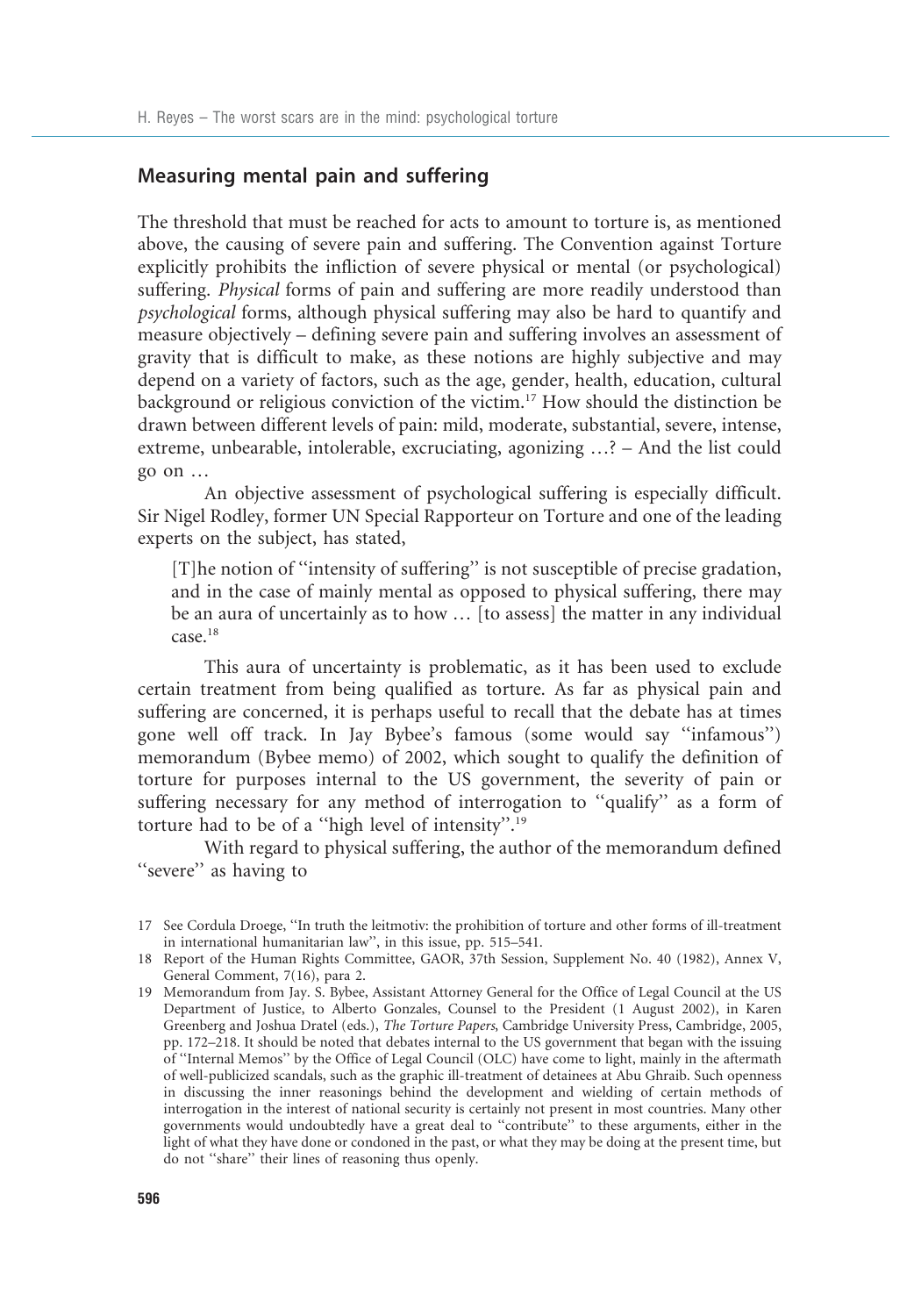

rise to a … level that would ordinarily be associated with a sufficiently serious condition or injury such as death, organ failure or serious impairment of bodily functions.<sup>20</sup>

The reasoning that pain, in order to qualify as ''severe'', has to produce permanent damage and impairment may be valid for insurance compensation.<sup>21</sup> But it is most certainly flawed for any definition of torture, for which there is no requirement that the pain and suffering be long-lasting, let alone permanent. The use of domestic legislation for assessing insurance claims has no bearing whatsoever on the interpretation of international law prohibiting torture. Suffering from illness and suffering from torture are two completely different things. Besides being flawed, the threshold proposed for physical pain is also extremely high and does not take into account mental suffering.

With reference to psychological torture, another most extraordinary condition was proposed in the same Bybee memo,<sup>22</sup> suggesting that in order to constitute ''severe mental pain or suffering'' there had to be ''prolonged mental harm", "of substantial duration", "lasting months or even years". This meant that any objective qualification of psychological suffering had to be proven to be longlasting. The ICRC visits prisoners around the world, and encounters many who are still under interrogation in situations where torture is being used. According to the above interpretation, any meaningful assessment of ''prolonged'' damage would thus have to be done months or years after the fact, which would defeat the very purpose of qualifying a situation of ongoing torture as such.

Post-traumatic stress disorder (PTSD)<sup>23</sup> found in prisoners subjected to coercive interrogations would certainly qualify as ''significant'' psychological harm of ''significant'' duration. This diagnosis, however, can only be made if the symptoms have been present for more than one month and requires suitable conditions and sufficient time for interviewing the person. These optimum conditions are very difficult to secure whilst prisoners are still in custody, all the more so if they are still under interrogation and are thus being subjected to ongoing stress! Acts deliberately causing PTSD thus might qualify under the Bybee memo as torture, but that qualification would require waiting for a proper assessment several months or years down the line to determine what was happening to prisoners not yet released at the time such acts were perpetrated. This not only constitutes an unnecessary barrier to the classification of certain

<sup>20</sup> Ibid., p. 176.

<sup>21</sup> Ibid., p. 176. The memorandum specifically mentions that ''the phrase severe pain applies in statutes defining an emergency medical condition for the purpose of providing health benefits''.

<sup>22</sup> Ibid., pp. 195 ff.

<sup>23</sup> The discussion of whether torture produces PTSD is a complex one and goes well beyond the scope of this paper. PTSD as originally defined was meant to apply to extreme situations, in fact ''near-death'' situations, which resulted in serious psychological trauma to the victims. This would for example be the case of someone who survived an air crash, or who narrowly survived dying in a fire. The common denominator differentiating these ''near-death'' situations from torture is that torture is ''man-made'' and intentional. The PTSD-like effects after torture are consequently different. The debate among specialists today has, however, largely blurred this distinction.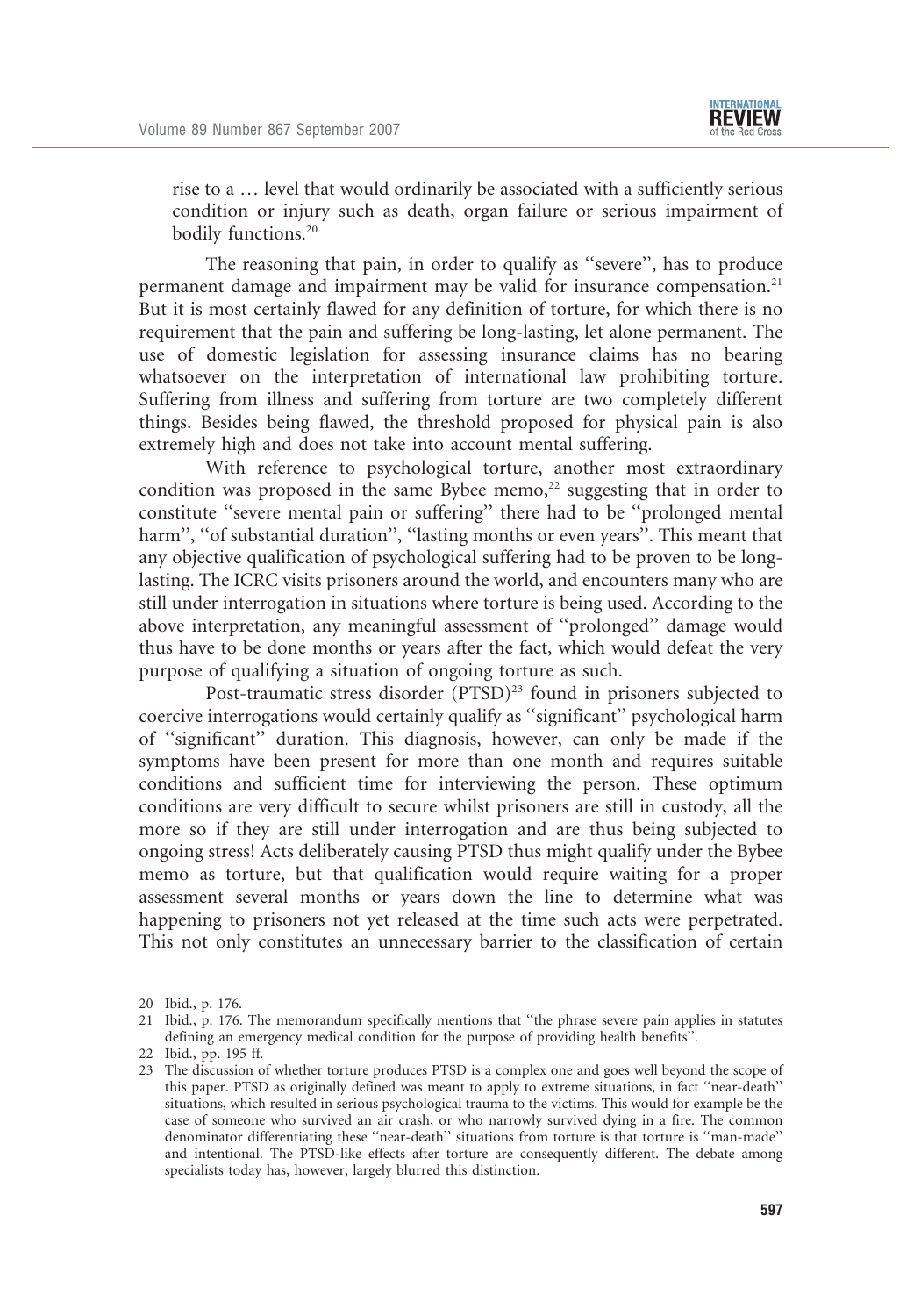psychological effects as amounting to torture, but defeats the very goal of any psychological evaluation for the purpose of rehabilitation.

In the following description of what has been called ''input'' (psychological methods of torture) and ''output'' (psychological effects of those methods), the issue of ''psychological torture'' will first be considered from the ''input'' point of view.

## Psychological methods used during interrogations

Psychological methods used during interrogation are those that cause disruptions of the senses or personality, without causing physical pain or leaving any visible physical sequelae. These non-physical methods are many and their use is widespread. They include:

sleep deprivation; solitary confinement; fear and humiliation; severe sexual and cultural humiliations;<sup>24</sup> the use of threats and phobias to induce fear of death or injury; use of other ''techniques'' such as forced nudity, exposure to cold temperatures, light deprivation, etc.

The US Department of State, in its Country Reports on Human Rights Practices 2004,<sup>25</sup> quotes a report by the US Committee for Human Rights listing various psychological methods which it describes as torture:

[M]ethods of torture included … prolonged periods of exposure; humiliations such as public nakedness; confinement to small ''punishment cells,'' in which prisoners were unable to stand upright or lie down, where they could be held for several weeks; being forced to kneel or sit immobilized for long periods.26

Although many examples mentioned here will be from the context of US detention in the so-called ''global war on terror'', there are many other contexts in which "aggressive psychological techniques" amounting to torture are likewise used or have been used. Harsh techniques employed by the East German secret police or ''Stasi'', for example, have been documented since the fall of the German Democratic Republic. The use of various forms of humiliation, degrading treatment, threats, hunger and cold, isolation and other psychological methods

<sup>24</sup> In the PHR Report, above note 16, which deals with US detention, the effects of these sexual and cultural humiliations are considered in relation to detainees of the Muslim faith.

<sup>25</sup> Report for North Korea, Country Reports on Human Rights Practices 2004, released by the Bureau of Democracy, Human Rights, and Labor, 28 February 2005, available at www.state.gov/g/drl/rls/hrrpt/ 2004/41646.htm (last visited 15 October 2007).

<sup>26</sup> The first two methods cited here, forced nudity and solitary confinement in a small cell, are typical nonphysical methods. The latter two, forced positioning and immobilization, are on the borderline between physical and psychological. Their psychological effects are certainly deeper than the physical ones.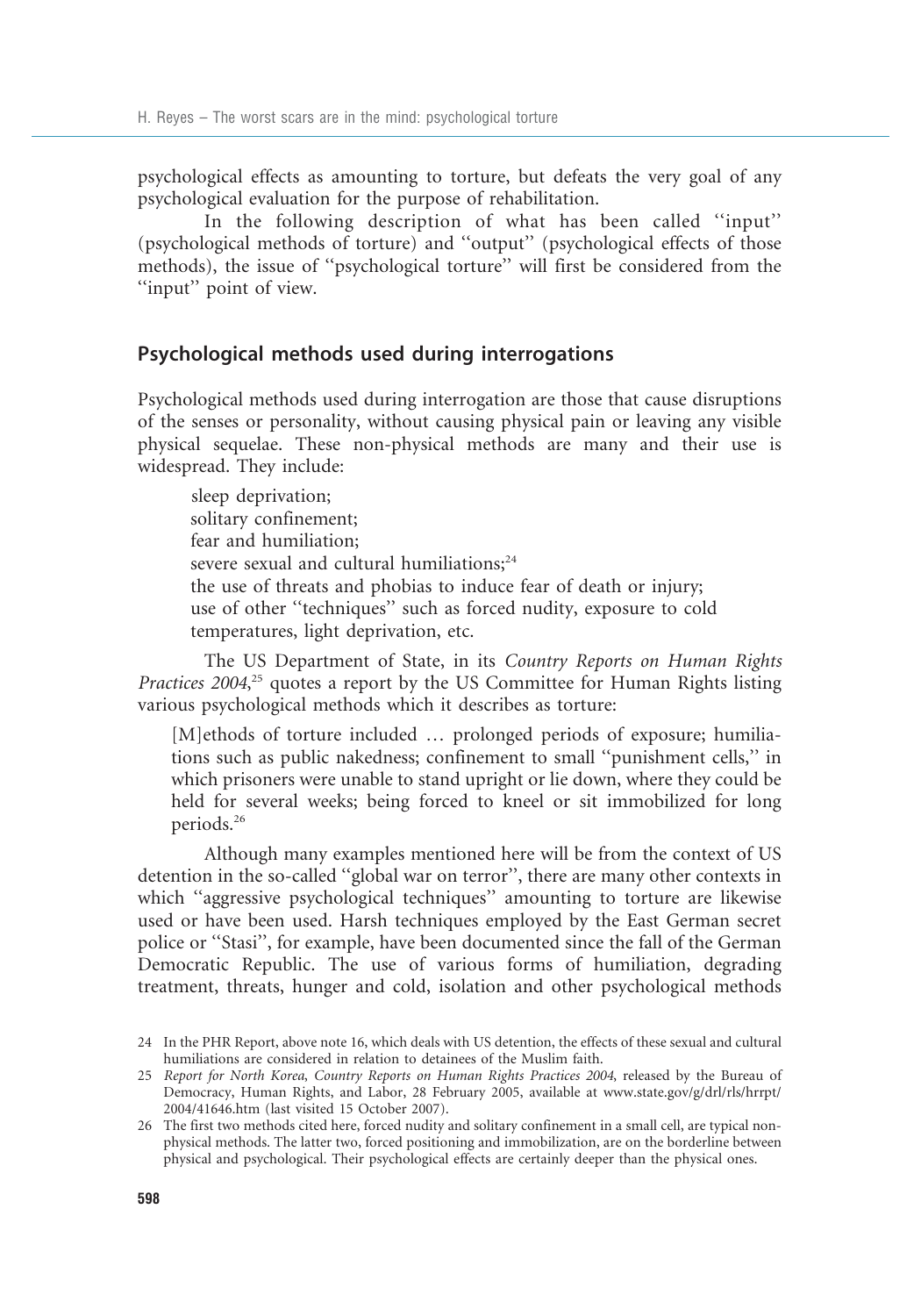

during interrogations was found to cause ''persisting and paranoid anxieties, rearousable by specific situations; persecution dreams, mood disturbances, suicidal tendencies, and shattering of confidence".<sup>27</sup>

As pointed out above, consideration must be given not only to what is done to a person, but to the overall situation and circumstances and the individual susceptibilities and vulnerabilities. The ethnic and religious contexts certainly have to be taken into account. Any of these factors will of necessity be subjective and case-related. The discussion of torture cannot merely be narrowed down to ''acts causing pain and suffering'' in an abstract sense.

Apart from the psychological methods which cause disruption of the senses and personality, there are other methods used during interrogations which in themselves are not deemed to be a form of psychological torture. They could be termed ''minor'' or ''innocuous'' methods; they can, however, become coercive if used over prolonged lengths of time. These ancillary methods can also produce a situation of duress that can in fact amount to a form of cruel, inhuman and degrading treatment, and in some cases even torture. They are considered later on in this paper.

## Psychological effects of torture

Torture in general, meaning the use of psychological and/or physical methods of torture, has been shown to have ''destructive health consequences on detainees''.28 The use of these methods in many ways makes detainees feel responsible for what is happening to them, inducing feelings of fear, shame, guilt and grief, as well as intense humiliation.29 On a more clinical scale, victims of psychological torture present symptoms associated with anxiety disorders. These symptoms are described further on and undoubtedly cause disruption of the senses and personality as stated by Physicians for Human Rights. The many negative effects on health of psychological torture have been documented widely by others as well $30$ 

It has thus been proven that psychological methods can be extremely coercive, constitute torture and be unlawful. The first UN Special Rapporteur,

<sup>27</sup> See Uwe Peters, "Über das Stasi-Verfolgten-Syndrom" (The Stasi persecution syndrome), Fortschr Neurol Psychiatr, Vol. 59, No. 7, July 1991, pp. 251–65. See also Christian Pross, Social Isolation of Survivors of Persecution in a Post-totalitarian Society, Behandlungszentrum für Folteropfer, BZFO/Arch, Berlin, 1995, p. 346.

<sup>28 &#</sup>x27;'Health consequences of psychological torture'', PHR Report, above note 16, pp. 48–51.

<sup>29</sup> These same symptoms and effects have been encountered by ICRC staff in their visits to prisoners in many countries. The ICRC documents torture in order to make official representations to the states responsible, in order to try to put a stop to such practices.

<sup>30</sup> See Pétur Hauksson, Psychological Evidence of Torture, CPT, Council of Europe, 2003, p. 91; see also Metin Başoğlu, Torture and its Consequences, Cambridge University Press, Cambridge, 1992, and Psychological Evidence of Torture: A Practical Guide to the Istanbul Protocol for Psychologists, Human Rights Foundation of Turkey (HRFT), 2004.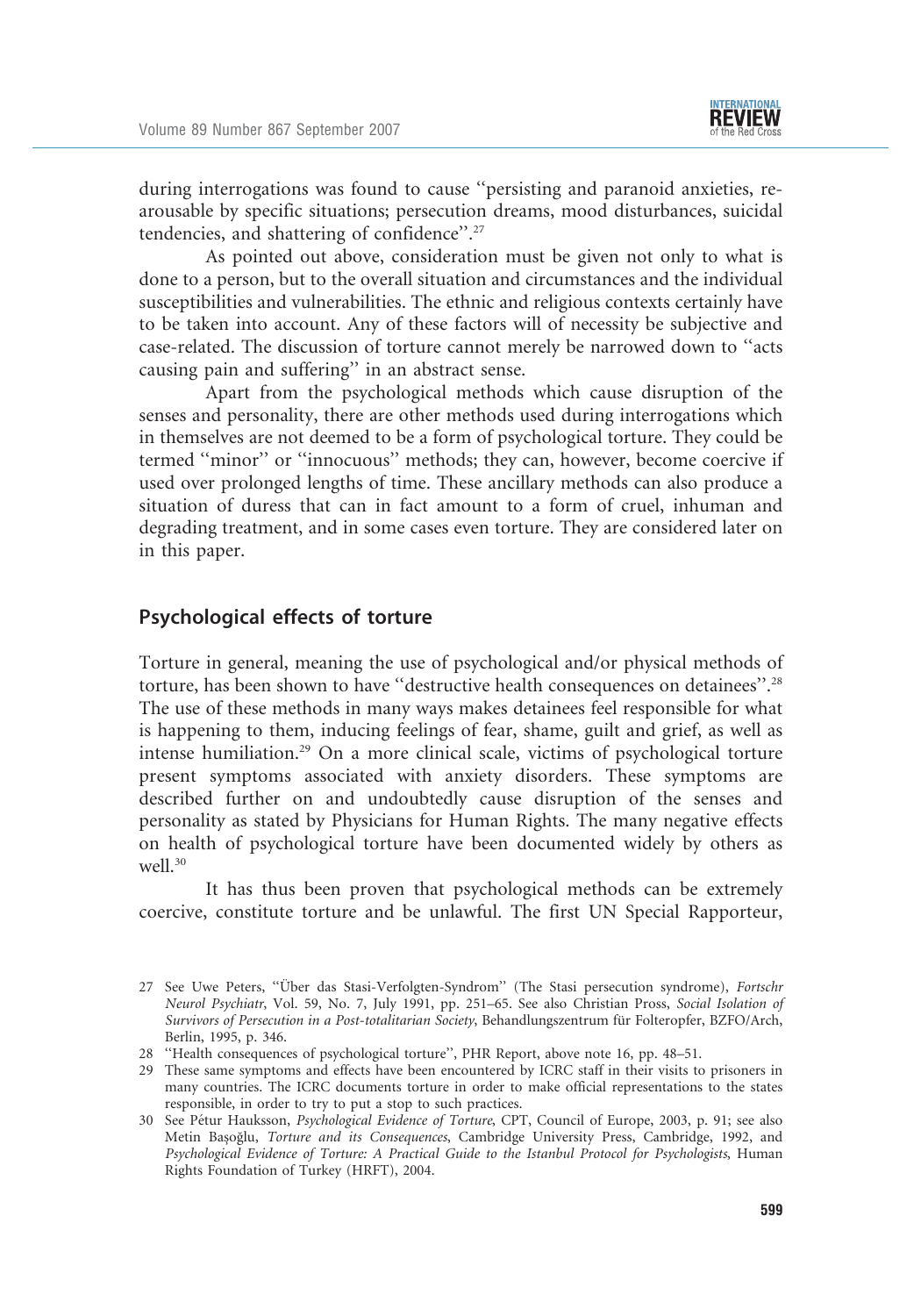Professor Peter Kooijmans, accordingly made a statement in which he merged the methods and effects of torture:

This distinction [between physical and psychological torture] seems to have more relevance for the means by which torture is practised than for its character. Almost invariably the effect of torture, by whatever means it may have been practised, is physical and psychological … A common effect is the disintegration of the personality.<sup>31</sup>

## The Istanbul Protocol

Both the physical and psychological effects of torture are comprehensively discussed, analysed and fully documented in the Manual on the Effective Investigation and Documentation of Torture and Other Cruel, Inhuman and Degrading Treatment or Punishment, a landmark publication otherwise known as the Istanbul Protocol.<sup>32</sup>

Compiled over several years by a wide selection of experts from many countries, the Istanbul Protocol considers virtually all aspects of torture and its consequences and establishes a procedure for governments or independent bodies to conduct a standardized investigation of the use of torture. It also broke new ground by covering issues that had never been fully acknowledged before.

The Istanbul Protocol states categorically that torture, to be qualified as such, need not leave any visible scars or marks. In a nutshell, it states that torture without any visible physical evidence is nonetheless torture and therefore can still have severe consequences. In other words, torture is not a "WYSIWYG" issue.<sup>33</sup> The ''size of the scars'' has no relation to the extent of the trauma: the fact that no scars are left therefore does not mean the person was not tortured. For many decades, numerous courtrooms tended to dismiss allegations of torture on the grounds that the plaintiffs had ''nothing to show'' on their ''allegedly tortured'' bodies. The Istanbul Protocol officially establishes<sup>34</sup> that absence of evidence is not evidence of absence,<sup>35</sup> thus affirming that torture is torture, even if it leaves no

<sup>31</sup> Report of the Special Rapporteur on Torture and Other Cruel, Inhuman and Degrading Treatment or Punishment. UNGAOR, 59th Session, Agenda Item 107(a) 2004, UN Doc. A/59/324, para. 45.

<sup>32</sup> Istanbul Protocol: Manual on the Effective Investigation and Documentation of Torture and Other Cruel, Inhuman or Degrading Treatment or Punishment, Professional Training Series No 8/ Rev.1, Office of the United Nations High Commissioner for Human Rights, Geneva, 2004, available at www.ohchr.org/english/about/publications/docs/8rev1.pdf (last visited 15 October 2007).

<sup>33</sup> Abbreviation borrowed from computer engineers: WYSIWYG = "what you see is what you get", in this case meaning that a victim of torture may well have no scars or traces at all on the body, but this in no way diminishes credibility, which must be established separately. See Michael Peel and Vincent Iacopino (eds.), The Medical Documentation of Torture, Greenwich Medical Media, London, 2002, ch. 5.

<sup>34</sup> Istanbul Protocol, above note 32, ch. V, p. 160: ''To the extent that physical evidence of torture exists, it provides important confirmatory evidence that a person was tortured. However, the absence of such physical evidence should not be construed to suggest that torture did not occur, since such acts of violence against persons frequently leave no marks or permanent scars.''

<sup>35</sup> Paraphrasing Carl Sagan in a different context; see The Demon-Haunted World: Science as a Candle in the Dark, New York, 1996.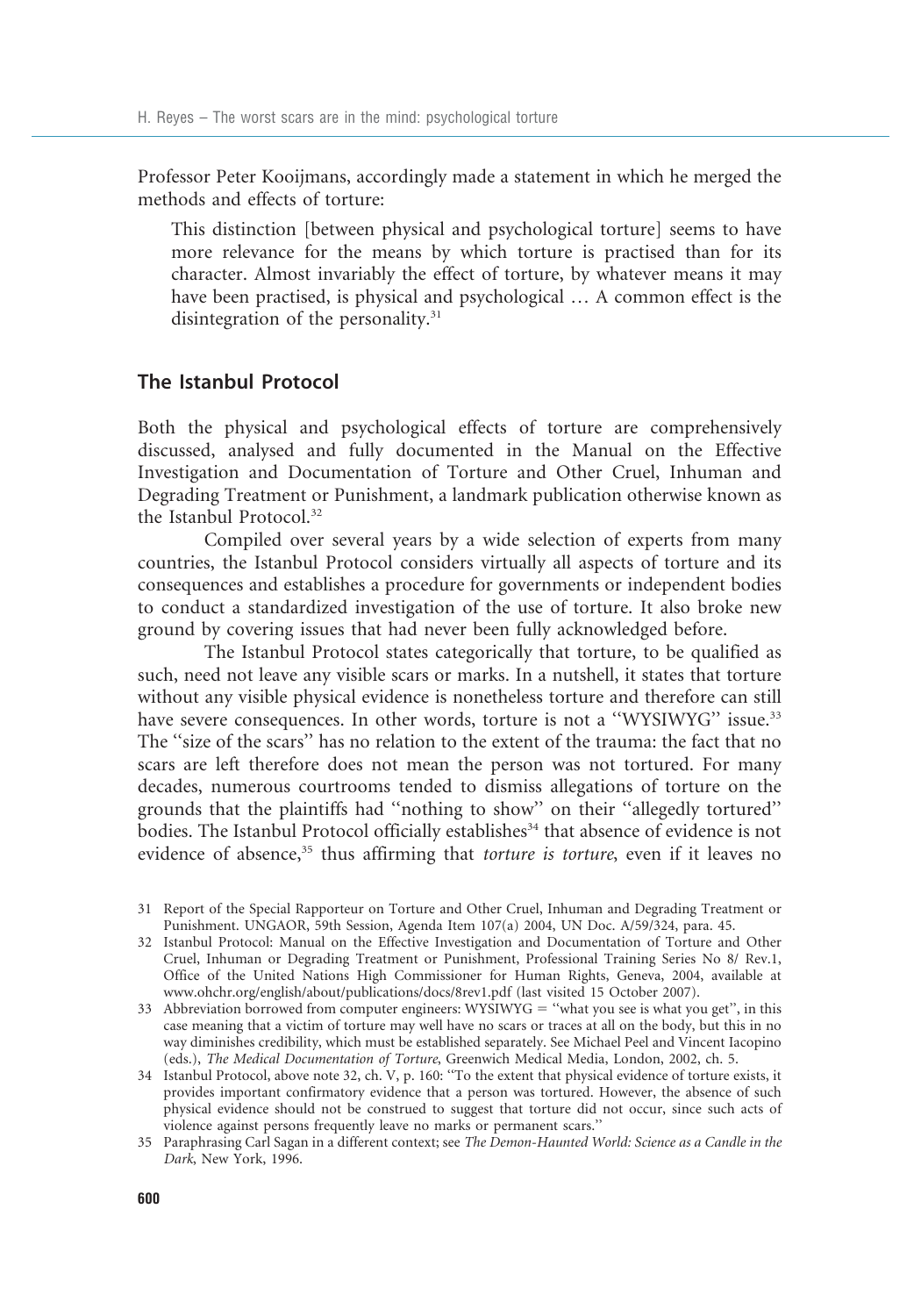physical traces at all. By extension, psychological methods of torture, which are not expected to leave any ''physical marks'', also constitute a form of torture. This had of course already been common knowledge for many years in centres for the rehabilitation of torture survivors, where torture was found to have produced serious trauma and health problems without leaving any physical evidence.<sup>36</sup> The late Professor Sten Jacobssen, a Swedish expert on torture, always stressed that "the worst scars are in the mind".<sup>37</sup>

The Istanbul Protocol also says that a victim's testimony on the torture experience may be patchy or ''muddled''. It may be imprecise in time, location, or in its details – or all of the above – and this can be quite normal after torture. Unconsciously or even deliberately ''forgetting'' about torture is often part of a person's coping mechanisms. This, too, has been known for several decades among people working to help torture victims and applies to both physical and psychological forms of torture.38

The Istanbul Protocol rightly considers torture as a holistic process that can involve both physical and psychological methods, producing both physical and psychological effects. This reality was first stated and documented by medical researchers in Toronto (Federico Allodi et al.) and Copenhagen (Inge Genefke et al.), in the first rehabilitation centres that began to work systematically and scientifically with survivors of torture some thirty years ago.

There is, however, a gap in this holistic approach. It lies in the fact that in considering the effects of torture, the Istanbul Protocol took an evidence-based approach and furthermore describes the effects of torture in general. It does not separate the effects caused by ''purely physical methods'' from those caused by methods that are ''purely non-physical''. This could seem to be a non-issue, since in most torture situations both types of methods are combined for interrogations. Is it not artificial to want to separate the effects of the physical from the effects of the psychological, having clearly stated that torture is a holistic phenomenon and that both methods produce both types of effects? How can separating them help to clarify the entity of ''psychological torture''?

The reason for considering the effects of ''psychological methods'' separately is to see whether these methods alone – that is, without any physical assault – produce ''pain and suffering'' that reach the threshold of cruel, inhuman or degrading treatment or torture.

In the last two decades the use of torture has followed two different paths. In some states torture continues, even today, to be physical and very brutal.

<sup>36</sup> Hauksson, above note 30, p. 91.

<sup>37</sup> Personal communication to the author from Prof. Sten Jakobsson, Kaorlinska Institutet, University of Stockholm, at the IVth International Symposium on Torture and the Medical Profession, Budapest, October 1991.

<sup>38</sup> Physical torture has psychological effects as well as physical effects, and psychological torture likewise produces both psychological and physical effects. See Anne Goldfeld, Richard Mollica et al., ''The physical and psychological sequelae of torture'', Journal of the American Medical Association, 1988, pp. 2725–9; see also Metin Başoğlu, Murat Paker et al., "Psychological effects of torture: a comparison of tortured with nontortured political activists in Turkey'', American Journal of Psychiatry, No. 151 (January 1994), pp. 76–81.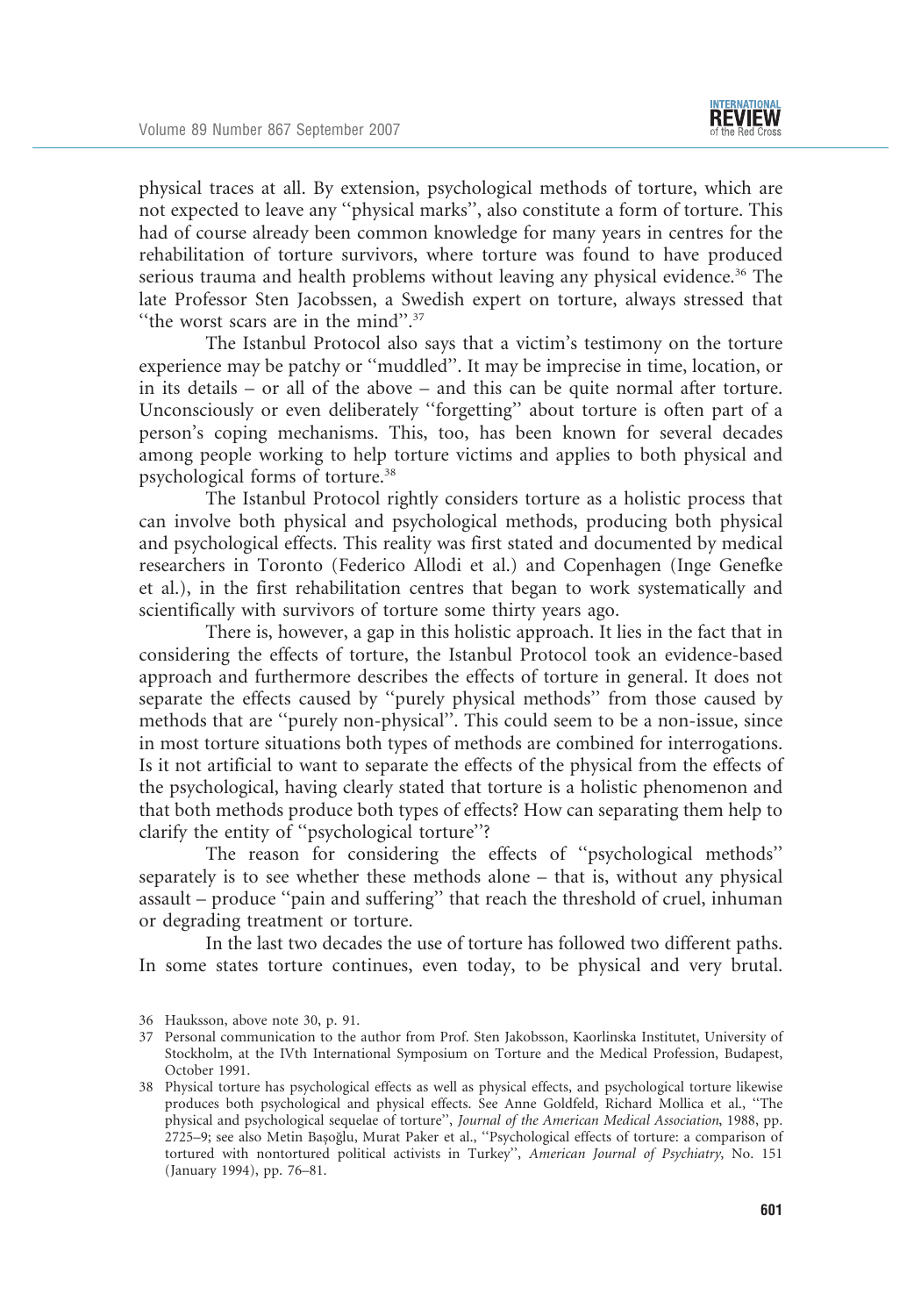Leaving physical evidence on the bodies of the tortured has not troubled those oppressive states where impunity is widespread and the perpetrators have no reason to fear prosecution, let alone condemnation, for following what is de facto (although usually unwritten …) state policy. But this situation is not the subject of the present analysis.

Other states, while also choosing narrowly to interpret torture as implying only physical acts, have increasingly changed their practices owing to growing accountability or perhaps to moral or other pressures and are thus resorting more and more to coercive psychological methods in their interrogations.

The point here is that states that use torture seek to narrow the definition thereof, taking into consideration only its physical ''severe pain and suffering'' aspects. As the person is not assaulted, the reasoning goes, the ''severity of pain and suffering'' criterion (here meaning physical only) is not met. This line of argumentation is effectively used to manipulate wider public opinion, which has largely come to consider torture to be mainly a ''physical phenomenon'', thus accepting the (flawed) reasoning that without physical assault there is no torture.

The psychological effects of torture – that is, of all methods combined, both physical and psychological, described in detail in the Istanbul Protocol and many other medical publications – are well known.<sup>39</sup> Those most frequently encountered are

re-experiencing the trauma (flashbacks, nightmares, stress reactions, mistrust – even of family members – bordering on paranoia);

avoidance of anything recalling the torture experience (also called emotional numbing);

hyper-arousal (irritability, sleep difficulties, hyper-vigilance, constant anxiety, difficulties in concentrating);

depressive symptoms, and what is known as depersonalization (acknowledged atypical behaviour, feeling detached from one's body).<sup>40</sup>

It is thus virtually impossible to determine from the Istanbul Protocol alone what types of non-physical methods of ill-treatment<sup>41</sup> produce what symptoms and effects, and thus by extension determine what non-physical

<sup>39</sup> Compare Federico Allodi, Glenn Randall et al., ''Physical and psychiatric effects of torture'', in Eric Stover and Elena Nightingale (eds.), The Breaking of Bodies and Minds: Torture, Psychiatric Abuse, and the Health Professions, Freeman & Co., New York, 1985, pp. 58–79.

<sup>40</sup> Istanbul Protocol, above note 32, Bașoğlu et al., above note 38, pp. 72–82; see also Hauksson, above note 30. Other psychological effects of torture can also be much more focused and relate directly to what has been done. To give but one example from a situation in an Asian country, detainees were found to have been brutally tortured by very physical means, by the crushing of their limbs and applications of electricity all over the body. It was found that the most traumatic consequence of such torture was in fact psychological: the fear, for the young men concerned, all in their early manhood, of having been rendered impotent by repeated violence – beatings and electricity – on their genitals. This fear was instilled in them on purpose by the torturers, who knew its cultural significance, and was described by the victims as ''the worst part'' of what they had suffered. Even reassurance by doctors about their ''genital integrity'' did not dispel it. From ICRC field experience in Asia, 1996–2006.

<sup>41</sup> The term ''ill-treatment'' is used here so as not to get into the debate of whether one is talking about torture, cruel, inhuman or degrading treatment, or something lesser that constitutes wrongdoing.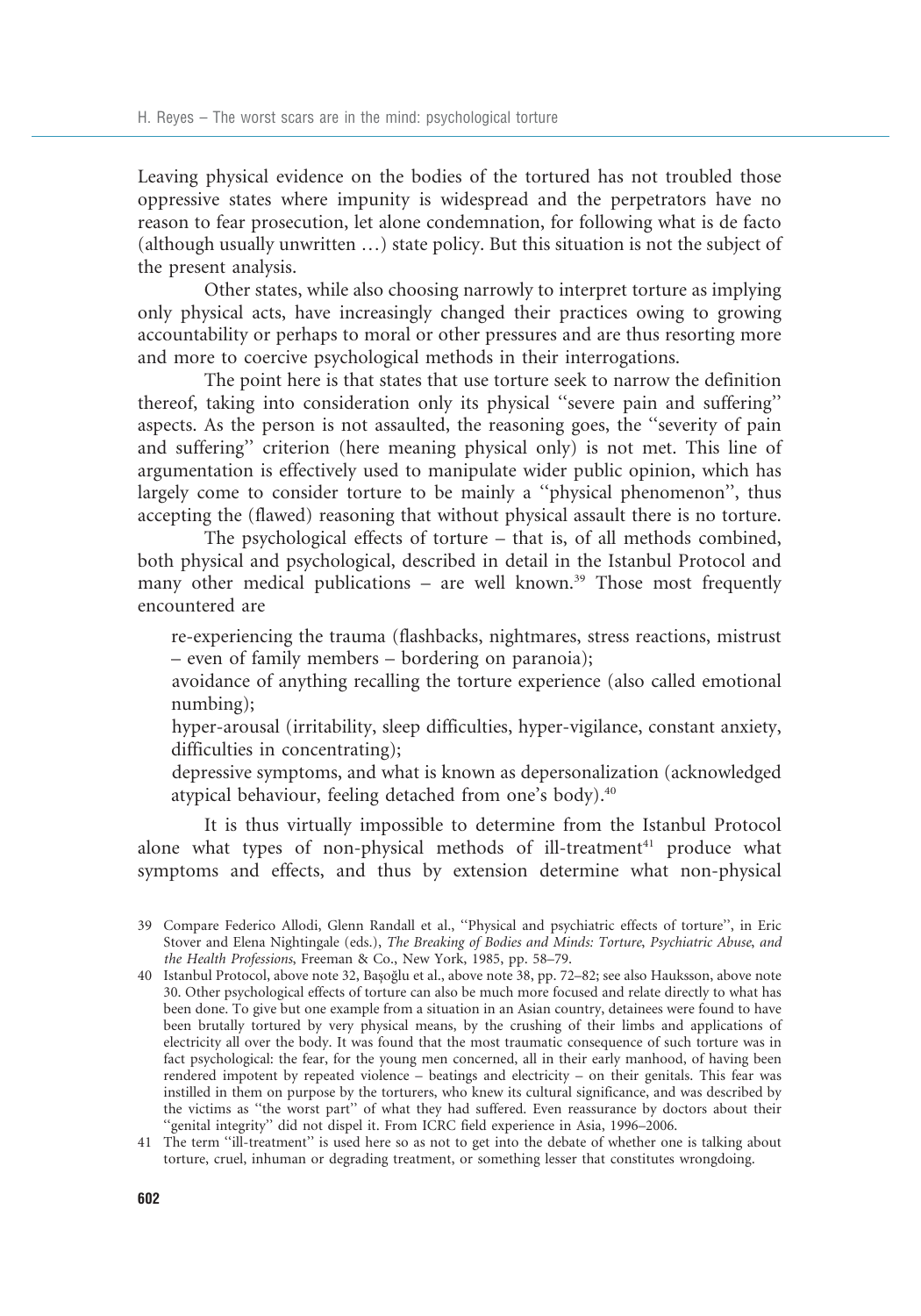

methods could, by applying the criterion of ''severe pain and suffering'', be considered as a form of torture – in this case (purely) ''psychological torture''.

### Psychological torture: specific examples

Now that the definitions and references have been established, specific consideration will be given to several methods of psychological torture and their effects, in fact combining the ''input'' and ''output'' approaches mentioned above. First, however, one undoubtedly very ''physical'' method of torture will be discussed as a typical example of a method with both physical and psychological effects, the latter – the psychological effects – being much longer lasting than the physical.

#### Submarino

The physical example that will make the case for ''physical methods with psychological consequences" is a method known as "submarino",<sup>42</sup> a term coined from its extensive use in Latin America in the 1970s and 1980s. It is used during interrogations and has been widely documented in all centres for the rehabilitation of torture victims, as well as by the ICRC in its work. It consists of dunking a victim's head into a vat filled with water, to which urine, excrement or other contaminants may have been added to increase the torment.<sup>43</sup> This leads to a ''near-drowning'' experience in which victims are suffocated by having to hold their breath under water or inhaling the water, and which has been described as one of the most traumatic a human being can endure.44 This method is well known; it has been described in many texts $45$  and often portrayed in the cinema. $46$ The physical consequences of submarino are usually short-lived, consisting mainly of uncontrollable coughing from the inhaled ''water'',47 but it can also cause acute brain damage due to deprivation of oxygen, as well as death from asphyxiation. The acute suffering produced during the immediate infliction of submarino is superseded by the often unbearable fear of repeating the experience. In the aftermath, it may lead to horrific memories that persist in the form of recurrent

<sup>42</sup> In all publications by specialists on the subject of torture, "submarino" is the term recognized, just as "telefono" has become the "official" term for boxing of the ears during torture.

<sup>43</sup> In some countries, chilli powder is added to the water to add to the torment.

<sup>44</sup> The National Commission on Political Imprisonment and Torture Report, Chile, June 2005 (also called Valech Report), gives an overview of submarino torture in chapter 5. It is available at www. gobiernodechile.cl/comision\_valech/index.asp (last visited 15 October 2007).

<sup>45</sup> See Boston Centre for Refugee Health and Human Rights, available at www.bcrhhr.org/pro/course/ physical/signs.html (last visited 15 October 2007).

<sup>46</sup> Since submarino was a favourite method of the Gestapo, there is an eloquent scene of it in the 1974 film Lacombe Lucien, directed by Louis Malle, and recently in the biographical film about Jean Moulin, Pierre Aknine's Une affaire française, 2003. Another recent very convincing example of its use was seen in Paul Verhoeven's 2006 film Black Book, which clearly depicts the anguish and despair caused by the ''neardrowning'' experience of submarino.

<sup>47</sup> A resulting chest infection is possible, but rare.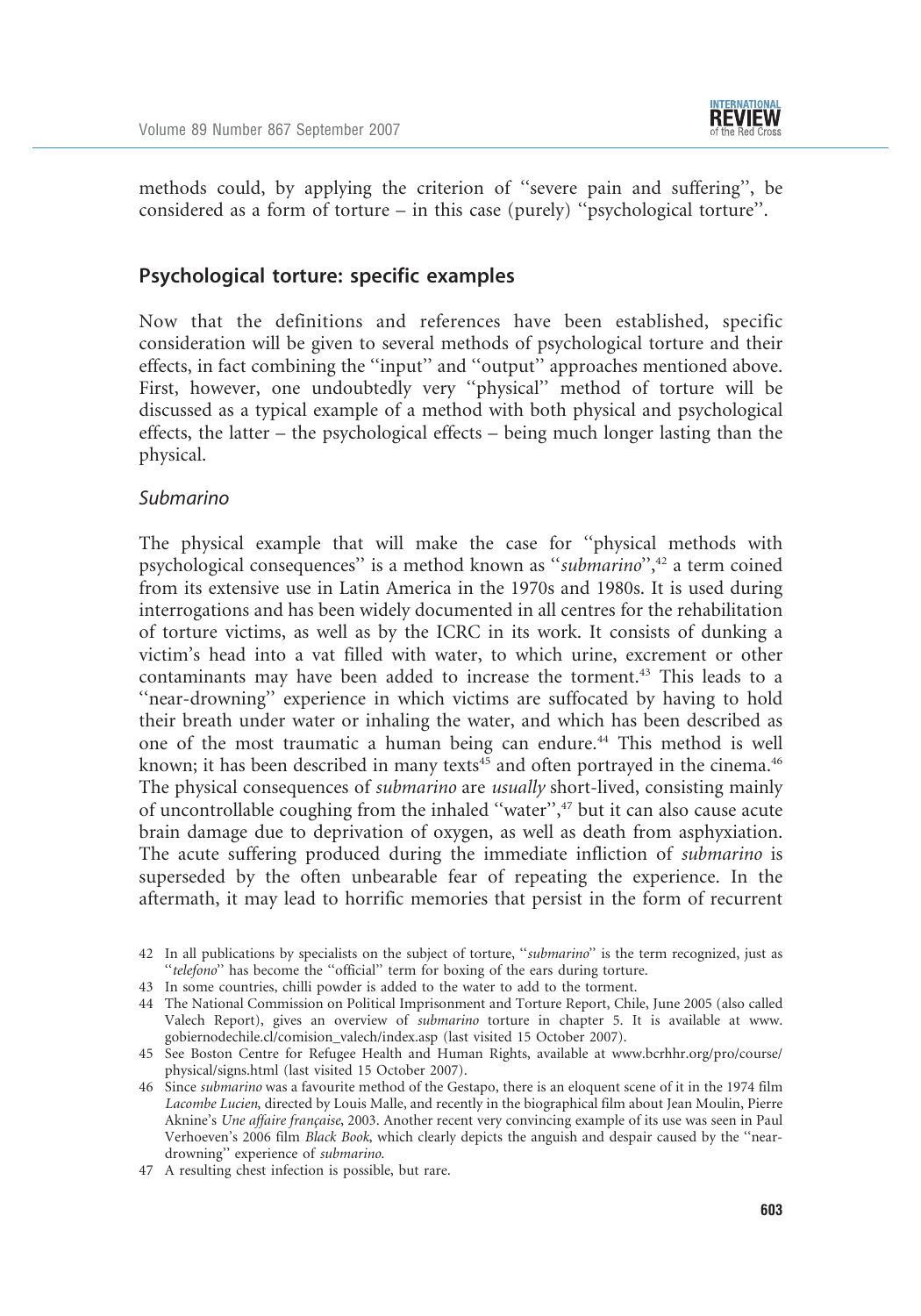''drowning nightmares''. It has been condemned as torture for several decades, and as such is prohibited under international law and domestic US law.48 The method typically leaves no outward effects and is often monitored by medical staff ensuring that the victim does not actually drown. One variation of submarino is called "chiffon",<sup>49</sup> which induces the same near-drowning experience through a cloth or similar material being applied to the face and covering both nostrils and mouth, which is then slowly and steadily soaked with water. This variation has been used in many countries and continents.

Clearly submarino and its variants are an example of a physical method that produces immediate physical and mental suffering and major subsequent psychological distress. Just the mention of a repetition of submarino has been known to cause profound anguish and make detainees agree to make any confession asked of them.50

''Waterboarding'' is the name given to a technique quite similar – in fact identical – to submarino or chiffon. It has been described as an ''enhanced interrogation technique'' in which ''simulated drowning'' is produced by ''strapping down a prisoner and pouring water over a cloth that covers mouth and nose".<sup>51</sup> The Council of Europe<sup>52</sup> has specifically examined and condemned the use of this method, stating that

[T]o immerse persons under water so as to make them believe they might drown is not a professional interrogation technique, it is an act of torture.<sup>53</sup>

The ''near-drowning experience'' has been described in some detail so as to convey clearly the psychological anguish and fear it produces while being a clearly physical method of torture.

Psychological methods used during interrogation will now be considered, together with their effects on the victims.

#### Phobias used during interrogation

The use of phobias is a good example of a psychological method often applied in interrogations. Phobias can be cultural, affecting a whole population,<sup>54</sup> or

<sup>48</sup> See statement by Kenneth Roth, executive director of Human Rights Watch, 12 November 2005, available at http://hrw.org/english/docs/2005/11/21/usdom12069.htm (last visited 15 October 2007).

<sup>49</sup> The term, from the French word for ''rag'', comes from the use of the method by the French in Northern Africa.

<sup>50</sup> Specific testimonies to the author during visits to political detainees in South America in the 1980s and 1990s.

<sup>51</sup> See a complete overview of the waterboarding technique in Leave No Marks: Enhanced Interrogation Techniques and the Risk of Criminality, PHR and Human Rights First, August 2007, p. 17, available at http://physiciansforhumanrights.org/library/report-2007-08-02.html (last visited 15 October 2007).

<sup>52</sup> Through the Committee for the Prevention of Torture and Cruel, Inhuman Degrading Treatment or Punishment (CPT), the operational mechanism of the Council of Europe for monitoring the European Convention for the Prevention of Torture and Inhuman or Degrading Treatment or Punishment.

<sup>53</sup> 15th General Report on the CPT's Activities, CPT, Strasbourg, 22 September 2005 (CPT/Inf (2005) 17).

<sup>54</sup> Such as the quasi-phobia in many Arab populations with regard to dogs. See Rafael Patai, The Arab Mind, Hatherleigh Press, New York, originally published in 1976, re-edited 2002.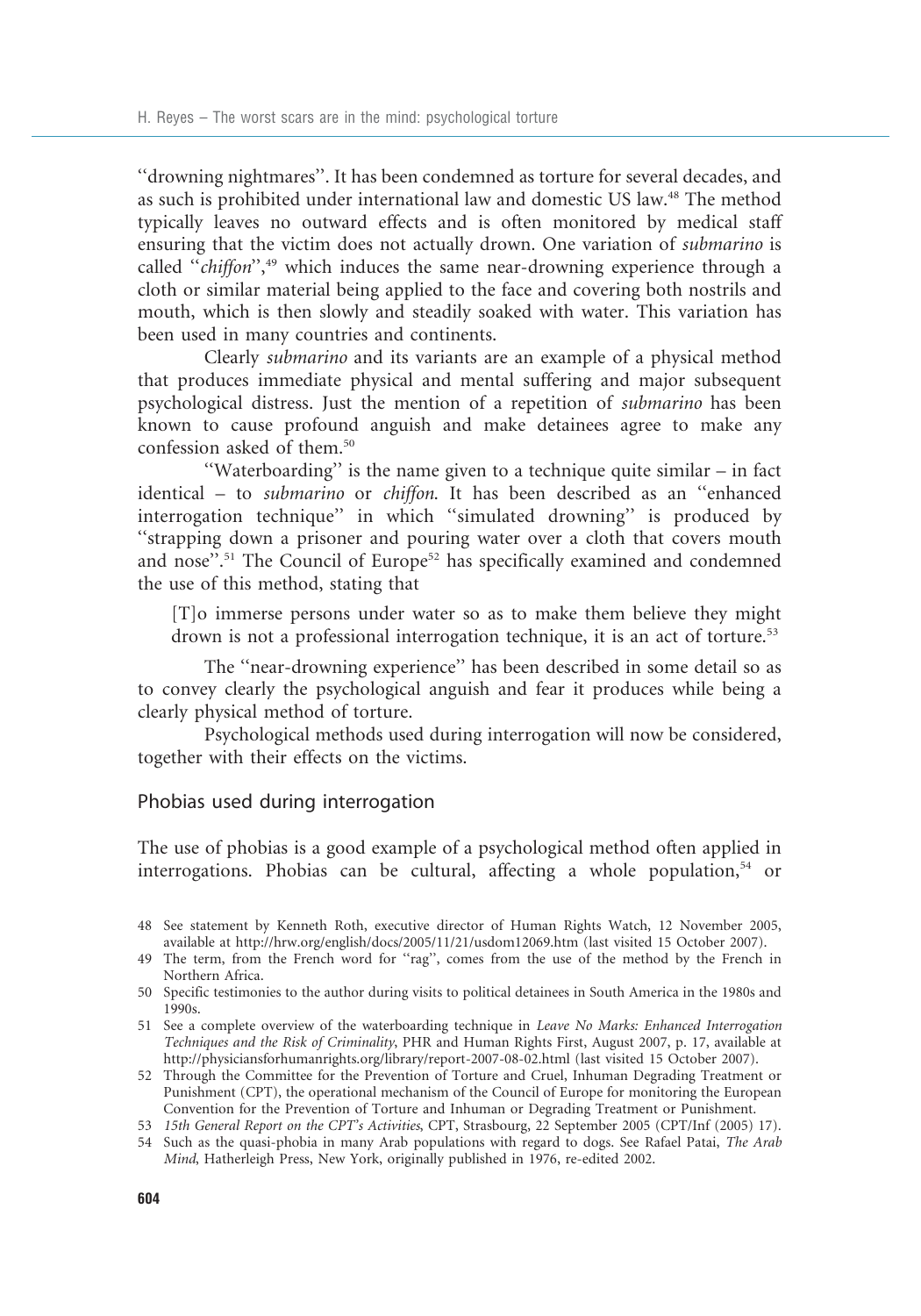individual. Individual refinement of their use has perhaps best been described by Orwell in his classic novel 1984, when the main protagonist, Winston, is tortured in "Room 101".<sup>55</sup> Whether personal or "collective", the use of phobias maximizes psychological suffering, tailoring the inducement of fear and dread to the individual. The use of dogs to induce fear among detainees at Abu Ghraib prison was tailored to the well-known Muslim dread of canines; it also exploited the fact that the dog is considered to be an unclean animal.<sup>56</sup> In other cultures, the fear and revulsion of pigs, for example, have been used to torment victims.

### Breaking sexual taboos

Sexual taboos have always been used by interrogators, either knowingly or not. The methods used to break such taboos can be psychological as well as physical and can, depending on a variety of factors, amount to cruel, inhuman or degrading treatment or torture. In most cases, they involve crude male-on-female abuse ranging from lewd remarks and innuendos, having to undress and stay naked in front of males, crass groping or pawing, and ultimately sexual rough treatment and (but not always) rape.<sup>57</sup> Rape, meaning sexual aggression with penetration, has now been officially defined as being a form of torture.<sup>58</sup> It should be recognized, however, that the other forms of sexual abuse mentioned above, apart from rape, can also have devastating effects, precisely because of the psychological trauma they cause.

Sexual taboos have recently been highlighted in the context of Islamic countries because of the Abu Ghraib and other related incidents.59 Such taboos exist, however, in all cultures and are merely more or less accentuated. Any sexual connotation given to coercion in custody can be extremely frightening and have shattering effects on the mind, and torturers know this.<sup>60</sup>

There is arguably a gender difference regarding the use of sexual methods that needs to be explained. Women in custody can be more traumatized than males by any sexual innuendo made by their captors or interrogators. Aware as they often are that sexual abuse occurs during detention and interrogation, such innuendo (during arrest for example) may make women in custody wonder ''how far things may go''. They may become increasingly frightened to the point of becoming traumatized, fearing that ''the worst'' may happen, even though

<sup>55</sup> George Orwell, 1984 (1949).

<sup>56</sup> Sexual and religious phobias in the Muslim world are best described in Patai, above note 54.

<sup>57</sup> Male-on-male abuse is more often simply a targeting of the male genitalia for torment by electricity or beatings. Sodomy does occur, but proportionately less often than rape of female detainees.

<sup>58</sup> See Christine Strumpen-Darrie, Rape: A Survey of Current International Jurisprudence, available at www.wcl.american.edu/hrbrief/v7i3/rape.htm (last visited 15 October 2007).

<sup>59</sup> Religious taboos have also been discussed in the Muslim context. They are used to humiliate, enrage or otherwise torment victims during interrogations. Interrogators introduce, as part and parcel of the whole system, desecration of anything considered holy by detainees in their custody.

<sup>60</sup> Compare this with the trivialization of ''Abu Ghraib'' that has been touted by some. See Mortimer Zuckerman. ''A bit of perspective, please!'', US News and World Report, 16 May 2004, available at www.usnews.com/usnews/opinion/articles/040524/24edit.htm (last visited 15 October 2007).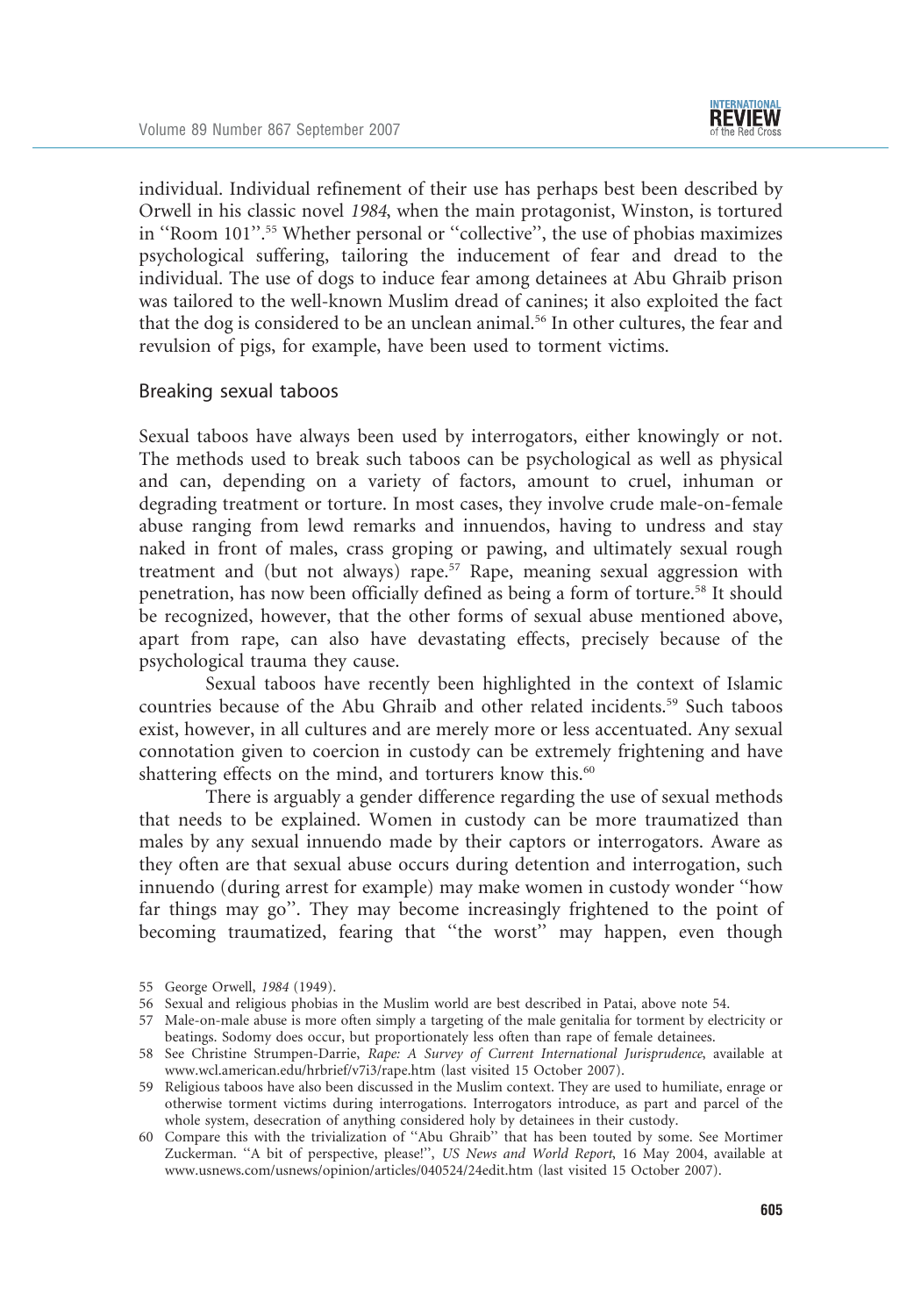''nothing'' may have actually been done to them. For this reason the traumatic effect of any sexual abuse, including ''mere sexual innuendo'', should never be underestimated, even if actual rape is not the issue.

Any sexual abuse is traumatic, but for cultural reasons and all the additional concerns about pregnancy and fertility, it tends to be more traumatic in women than in men.<sup>61</sup> This is certainly not to say that sexual abuse is "less harmful" to males. In many societies, however, the mere hint that a woman may have undergone sexual violence in detention can result in ostracization by her family and exclusion from her society, and may in some cases even lead to her ''honour killing''.

In societies where sexual taboos render the whole issue of sexuality infinitely more complex, the trauma will obviously be multiplied accordingly. The differences between ''guilt'' societies and ''shame'' societies have been described elsewhere and go beyond the scope of this paper.<sup>62</sup> In many rehabilitation centres for torture survivors it has been documented that women from Asian societies, for example, who have suffered even extreme sexual ill-treatment, sometimes including multiple rapes, are most often highly reluctant to seek help. To them the shame of what happened is so great that they do not want anybody to know about it. They fear that if they go to the rehabilitation centre, ''everyone may think they have been abused".<sup>63</sup>

Sexual abuse of men obviously exists as well, as shown by the recent widely publicized photos of Abu Ghraib prison which illustrate how sexual taboos can be ''exploited'' by interrogators, apparently with the aim of making the detainees more "co-operative" during questioning. Here again the cultural dimension aggravates the serious psychological effect of what occurred, $64$  as sexual taboos are inculcated in Muslim society from early childhood.<sup>65</sup>

#### Solitary confinement

A method used in many countries around the world during interrogations of prisoners is solitary confinement<sup>66</sup> – that is, confinement alone in a cell for days on

<sup>61</sup> Statement based on 25 years of ICRC experience visiting prisoners, both male and female, in situations of coercion and stress.

<sup>62</sup> See Grethe Skylv, ''The nature of human experience: some interfaces between anthropology and psychiatry'', Lecture at the Royal Society of Medicine, London, 1992 (copy on file with the author). See also Bașoğlu et al., above note 38, p. 92.

<sup>63</sup> In one Asian country, a group of women detainees who had been raped when arrested by the military did not say a word about it for several months, even to female ICRC delegates interviewing them in custody. It was only when a physician (who happened to be male) came to see them that they, under the cloak of medical confidentiality, timidly spoke about it – wanting to ask the doctor questions about their future fertility (author's personal experience).

<sup>64</sup> See the ''pyramids of naked men'', ''enforced simulated masturbation'' and other sexually oriented illtreatment as widely publicized in the photos from Abu Ghraib. See also PHR Report, above note 16, pp. 55–9.

<sup>65</sup> The author was personally confronted with the psychological trauma experienced by Muslim detainees whose sexual taboos and fears were exploited during interrogations (ICRC visits in 2002–4).

<sup>66</sup> Solitary confinement is also used as a punishment, which is outside the scope of the present analysis.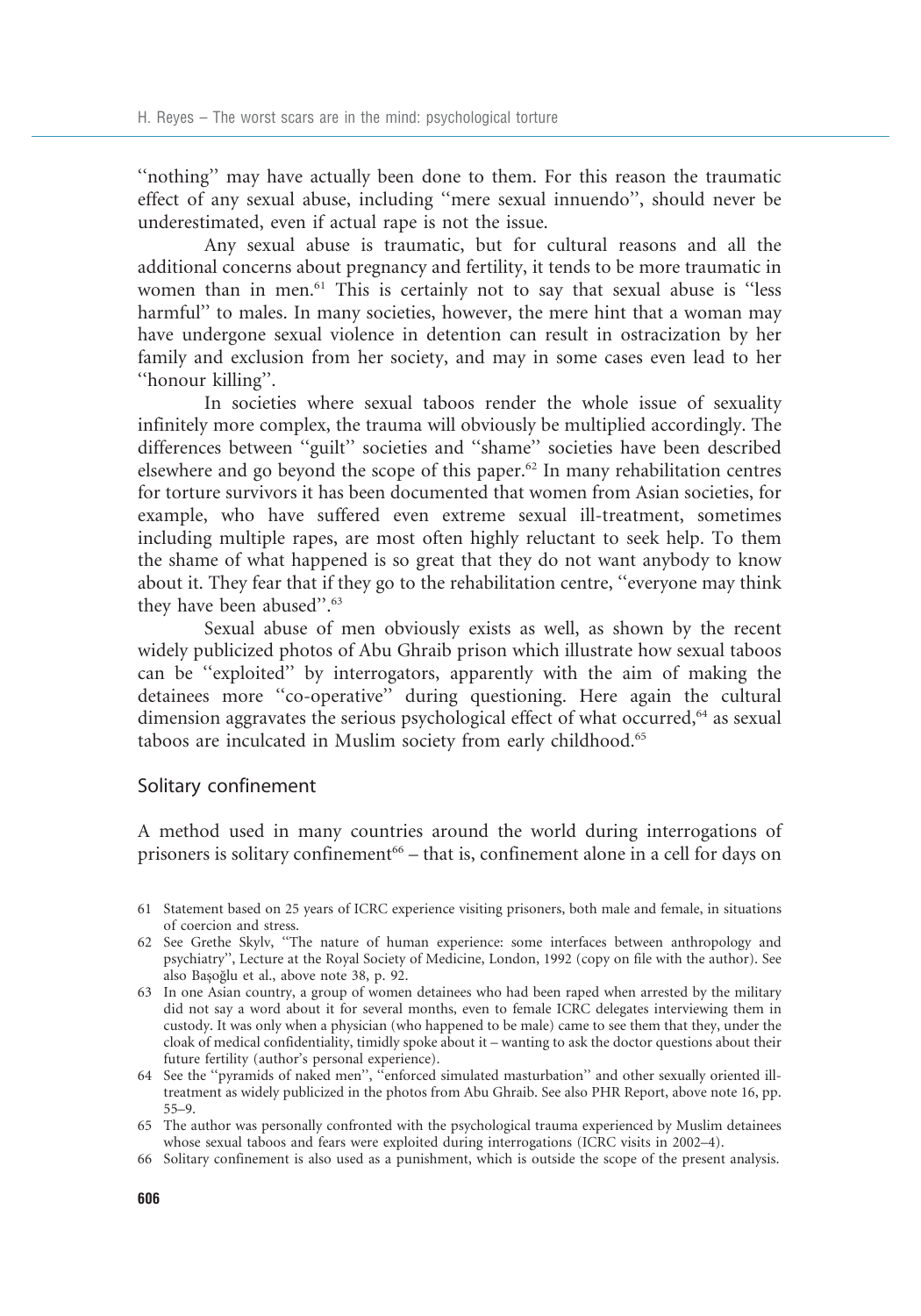end, with minimal environmental stimulation and practically no opportunities for any social interaction. Being confined for prolonged periods of time alone in a cell has been said to be the most difficult torment of all to withstand – a comment made, moreover, by hardened prisoners used to rigorous conditions and abuse. The effects of solitary confinement have been widely documented. According to Grassian, in severe cases

[T]he mental disturbances among prisoners so detained … [include] … an agitated confusional state, characteristics of a florid delirium, [with] severe paranoid and hallucinatory features and also by intense agitation and random, impulsive, often self-directed violence."<sup>67</sup>

According to Craig Haney, writing on solitary confinement,

There are few if any forms of imprisonment that appear to produce so much psychological trauma and in which so many symptoms of psycho-pathology are manifested … [prisoners are held] in virtual isolation, and [subjected] to almost complete idleness … no group or social activity of any kind is permitted … the harmful psychological consequences of solitary confinement … are extremely well documented … [These include] sleep disturbances, anxiety, panic, rage, loss of control, paranoia, hallucinations, self-mutilations ... cognitive dysfunction, ... depression [and] emotional breakdown.<sup>68</sup>

More recently, the European Committee for the Prevention of Torture (CPT) has stated that solitary confinement ''can have very harmful consequences for the person concerned … [It] can, in certain circumstances, amount to inhuman and degrading treatment; in any event, all forms of solitary confinement should be as short as possible."<sup>69</sup> In Uruguay, in the 1970s and 1980s, leaders of the MLN-Tupamaro movement were imprisoned in harsh conditions of solitary confinement for several years without being allowed to communicate with anyone. Meals were delivered through a hatch by guards who were strictly forbidden to say even a word to them. Several of these prisoners confided that for them solitary confinement had been the worst form of torture. "Electricity [torture]", said one, "is mere child's play in comparison to prolonged solitude."70

The Tupamaros were held in dirty, stinking, bug-infested cells. Confinement alone in the sanitized cells of a modern maximum security prison can be much worse.71 Such conditions result not only in solitude but also in

<sup>67</sup> Stuart Grassian, ''Psychiatric effects of solitary confinement'', Journal of Law and Policy, Vol. 22, 2006, pp. 327–80.

<sup>68</sup> Craig Haney, ''Mental health issues in long-term solitary and ''supermax'' confinement'', Crime and Delinquency, Vol. 49, No. 1, Jan. 2003, pp. 124–56. Professor Haney is a recognized expert on the effects of solitary confinement.

<sup>69 &#</sup>x27;'CPT standards: ''Substantive'' sections of the CPT's General Reports'', CPT/Inf/E (2002), Rev. 2006, available at www.cpt.coe.int/EN/documents/eng-standards.doc (last visited 15 October 2007).

<sup>70</sup> These personal experiences have been published in Mauricio Rosencoff and Eleuterio Fernandez-Huidobro, Memorias del Calabozo, Banda Oriental, Montevideo, 1987 and 2005, as well as interviews with leaders of the MLN between 1983 and 1985.

<sup>71</sup> Paradoxically, being kept in a ''bug-infested'' cell was actually a boon for at least one of the Tupamaro leaders. The cockroaches, he said, at least gave him some sense of ''company''.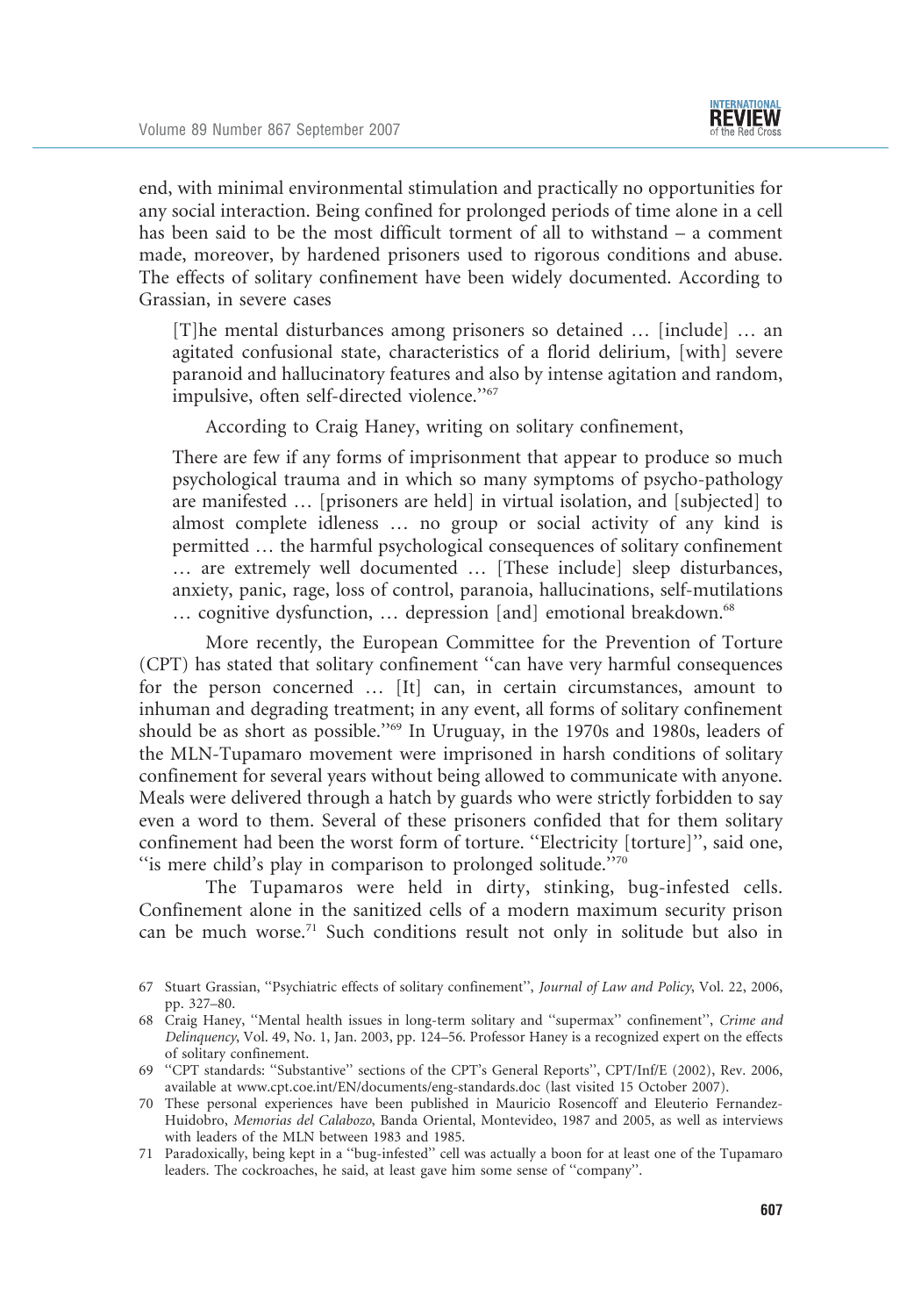sensory deprivation (no noise, no voices, utter silence) and sensory hyperstimulation (e.g. steps in the corridor are amplified many times over).<sup>72</sup> Modern cells of that kind are indeed much more ''solitary'' than old, dilapidated ones and consequently may be more traumatic.

It should be noted that the UN Standard Minimum Rules for the Treatment of Prisoners<sup>73</sup> as well as the European Prison Rules,<sup>74</sup> while not taking the bold move of completely outlawing the use of solitary confinement, do stipulate a daily medical check-up for all inmates in solitary confinement. This would hardly be necessary unless solitary confinement was considered as being potentially harmful.

Confinement alone in a cell needs to be considered in the light both of its duration and of the surrounding circumstances. The European Committee for the Prevention of Torture has determined that any use of solitary confinement should be for as short a period as possible. In its visits to Scandinavian countries, it clearly stated that prolonged total isolation ''could lead to an individual's psychological destruction".<sup>75</sup> It has described the effects of prolonged solitary confinement (lasting between seven and 24 months) and noted the following symptoms: anxiety, nervousness, stress, disturbed sleep, difficulties in concentration and elocution, as well as suicidal tendencies, depression and paranoid symptoms. Thus solitary confinement, as stated by the CPT, is at least a form of inhuman and degrading treatment if applied for several weeks.

Furthermore, a detainee under interrogation to whom a combination of different methods is being applied, who is being interrogated intensively (even if no physical violence is involved) and who is suddenly thrust back into a cell alone, even if only for a couple of days, may well develop the adverse effects mentioned above after just a day or two of renewed isolation. All these factors have to be considered when determining whether a method or group of methods ''qualifies'' as a form of torture, in addition to the general criteria laid down in the Convention against Torture or other conventions.

<sup>72</sup> Sensory deprivation is inflicted, for example, by using cells with quasi-total sound-proofing so as to muffle any sound. Conversely, sensory enhancement, or hyper-stimulation – often used in combination with sensory deprivation  $-$  is exaggerated amplification of *any* noise, such as the sound of boots in the corridor or the systematic banging of doors or of batons on cell bars, so as to harass the detainee.

<sup>73</sup> Standard Minimum Rules for the Treatment of Prisoners, adopted by the First United Nations Congress on the Prevention of Crime and the Treatment of Offenders, held at Geneva in 1955, and approved by the Economic and Social Council in its Resolutions 663 C (XXIV) of 31 July 1957 and 2076 (LXII) of 13 May 1977. Available at www.unhchr.ch/html/menu3/b/h\_comp34.htm (last visited 15 October 2007).

<sup>74</sup> European Prison Rules, Council of Europe, Recommendation No. R(87)3, adopted by the Committee of Ministers of the Council of Europe on 12 February 1987, Strasbourg, revised in 2006, available at www.uncjin.org/Laws/prisrul.htm (last visited 17 October 2007).

<sup>75</sup> CPT Report to the Danish government on the visit to Denmark carried out by the CPT, December 1990, available at CPT website: www.cpt.coe.int/documents/dnk/1991-12-inf-eng.pdf (last visited 15 October 2007).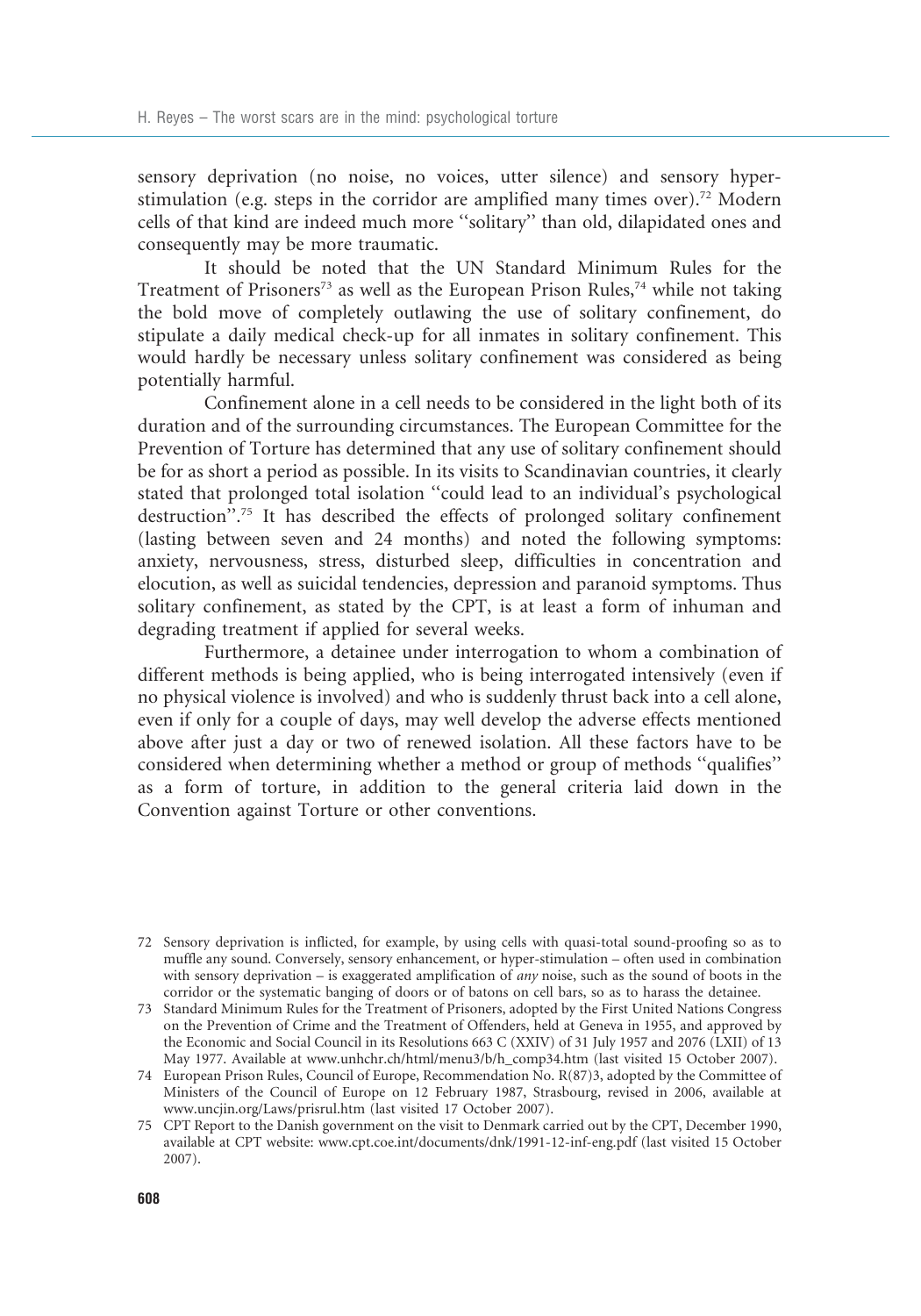

## Sleep deprivation

Sleep deprivation has been used as a method of interrogation in many contexts and for many centuries. The Romans used it to extract information from their enemies, calling it tormentum vigilae (waking torture) or tormentum insomniae, and it is still very much in use today.76 Detainees are usually kept awake for several days; when they are finally allowed to fall asleep, they are suddenly awakened and then interrogated, harshly or otherwise. They may be deprived of sleep in many ways, for instance by guards banging their batons all night long on cell bars.<sup>77</sup> Sometimes detainees are made to adopt what is called ''forced positioning''. This may be just standing against the wall, or crouching down or in any posture that quickly becomes uncomfortable and precludes any meaningful sleep. Or interrogators may wake detainees up every time they close their eyes. Sleep deprivation is often used in conjunction with other psychological methods, including hooding, being stripped naked and the use of various restraints. The old proven method of repeatedly playing a scratched record and blaring out an endlessly repetitive tune for hours or days on end is still used as an effective way of depriving prisoners of sleep.78

Prolonged sleep deprivation has been described by people subjected to it as being horrendous. Menachem Begin, a former Israeli Prime Minister (1977–83), described his experience of it as a prisoner of the KGB in the Soviet Union:

In the head of the interrogated prisoner a haze begins to form. His spirit is wearied to death, his legs are unsteady, and he has one sole desire, to sleep, to sleep just a little, not to get up, to lie, to rest, to forget … Anyone who has experienced this desire knows that not even hunger or thirst are comparable with it ... I came across prisoners who signed what they were ordered to sign, only to get what the interrogator had promised them. He did not promise them liberty … [only] uninterrupted sleep! … And, having signed, there was nothing in the world that could move them to risk again such nights and such days.79

More generally, even short-lived sleep deprivation causes hallucinations, paranoia and disorientation and can have deleterious psychological effects on an individual. The use of sleep deprivation is a favoured "method of interrogation",<sup>80</sup> as it leaves no physical mark on the victim. Interrogators will claim outright that they have not (physically) abused detainees in their custody.

<sup>76</sup> See the discussion on sleep deprivation in the CIA's manual on ''Counterintelligence interrogation'' (Kubark Manual), available at www.kimsoft.com/2000/kubark.htm (last visited 17 October 2007).

<sup>77</sup> In a Latin American prison guards were instructed to do this all night long in the prison for political prisoners – while at the same time there were signs clearly visible everywhere specifically (and cynically) forbidding any such practice. The signs were obviously for the benefit of visitors, such as the ICRC.

<sup>78</sup> Testimony to the ICRC from a Central Asian country in 2001.

<sup>79</sup> Quoted in PHR Report, above note 16, p. 70.

<sup>80</sup> See Michael Rosen, Is Sleep Deprivation Torture?, 28 March 2005, available at www.geocities.com/ three\_strikes\_legal/torture\_sleep\_deprivation.html (last visited 15 October 2007).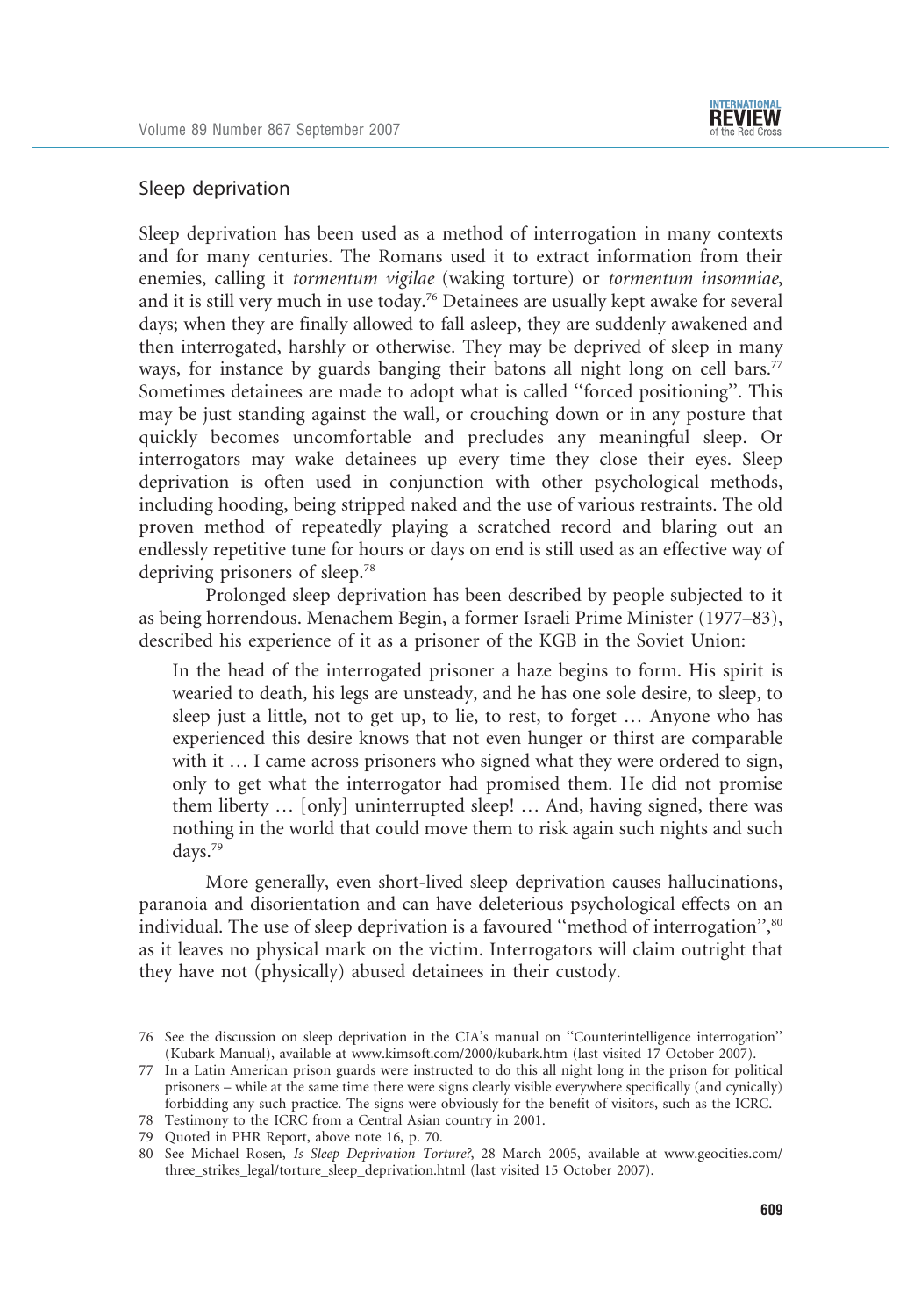The question of whether sleep deprivation can be a form of torture has been reviewed and commented on in detail in a very recent study on torture that leaves ''no marks'' by Physicians for Human Rights and Human Rights First (HRF):

Sleep deprivation is a well established form of abuse, used in breaking down interrogation subjects … The psychological impact of sleep deprivation supports the conclusion that it would constitute torture or cruel or inhuman treatment for the purposes of criminal investigation. Sleep deprivation is known to cause mental harm … [and] also is calculated to disrupt the senses or personality.<sup>81</sup>

A psychotherapist from the London Medical Foundation for Victims of Torture (MFVT) further describes the effects of sleep deprivation thus:

After two nights without sleep, the hallucinations start, and after three nights, people are having dreams while fairly awake, which is a form of psychosis. By the week's end, people lose their orientation in place and time – the people you're speaking to become people from your past; a window might become a view of the sea seen in your younger days. To deprive someone of sleep is to tamper with their equilibrium and their sanity.<sup>82</sup>

The severity of suffering from sleep deprivation alone has been found to constitute torture in, for example, the jurisprudence of the Committee against Torture.<sup>83</sup> As the technique of sleep deprivation, renamed "sleep management", has recently been openly discussed in connection with US detention, it may be useful to recall that there are relevant references in US jurisprudence, as federal courts have recurrently found incidences of sleep deprivation to violate both the 8th and 14th Amendments to the US Constitution.<sup>84</sup> Sleep deprivation has been considered torture in the United States since Ashcraft v. Tennessee in 1944.<sup>85</sup> Although Ashchraft was only subjected to 36 hours of sleep deprivation, the court ruled it to be both physical and mental torture. In a ruling not only categorizing sleep deprivation as torture but further emphasizing the unreliability of any information obtained in such a way, US Justice Hugo Black stated that ''deprivation of sleep is the most effective torture, and certain to produce any confession desired"<sup>86</sup>

<sup>81</sup> Leave No Marks, above note 51, pp. 22–4.

<sup>82</sup> John Schlapobersky, quoted in Megan Lane and Brian Wheeler, ''The real victims of sleep deprivation'', BBC News Online Magazine, Thursday, 8 January 2004, available at http://news.bbc.co.uk/1/hi/ magazine/3376951.stm (last visited 15 October, 2007).

<sup>83</sup> See Droege, above note 17; see also ''Consideration of reports submitted by States Parties under Article 19 of the Convention, Concluding observations, Israel'', Committee against Torture, doc. A/57/44, 25 September 2002, para. 6(a)(ii).

<sup>84</sup> Leave No Marks, op. cit. note 51, p. 24.

<sup>85</sup> Ashcraft vs Tennessee, 322 US 143, 154 (1944), available at http://supreme.justia.com/us/322/143/ case.html (last visited 15 October 2007).

<sup>86</sup> Ibid., note 6 of Judgment.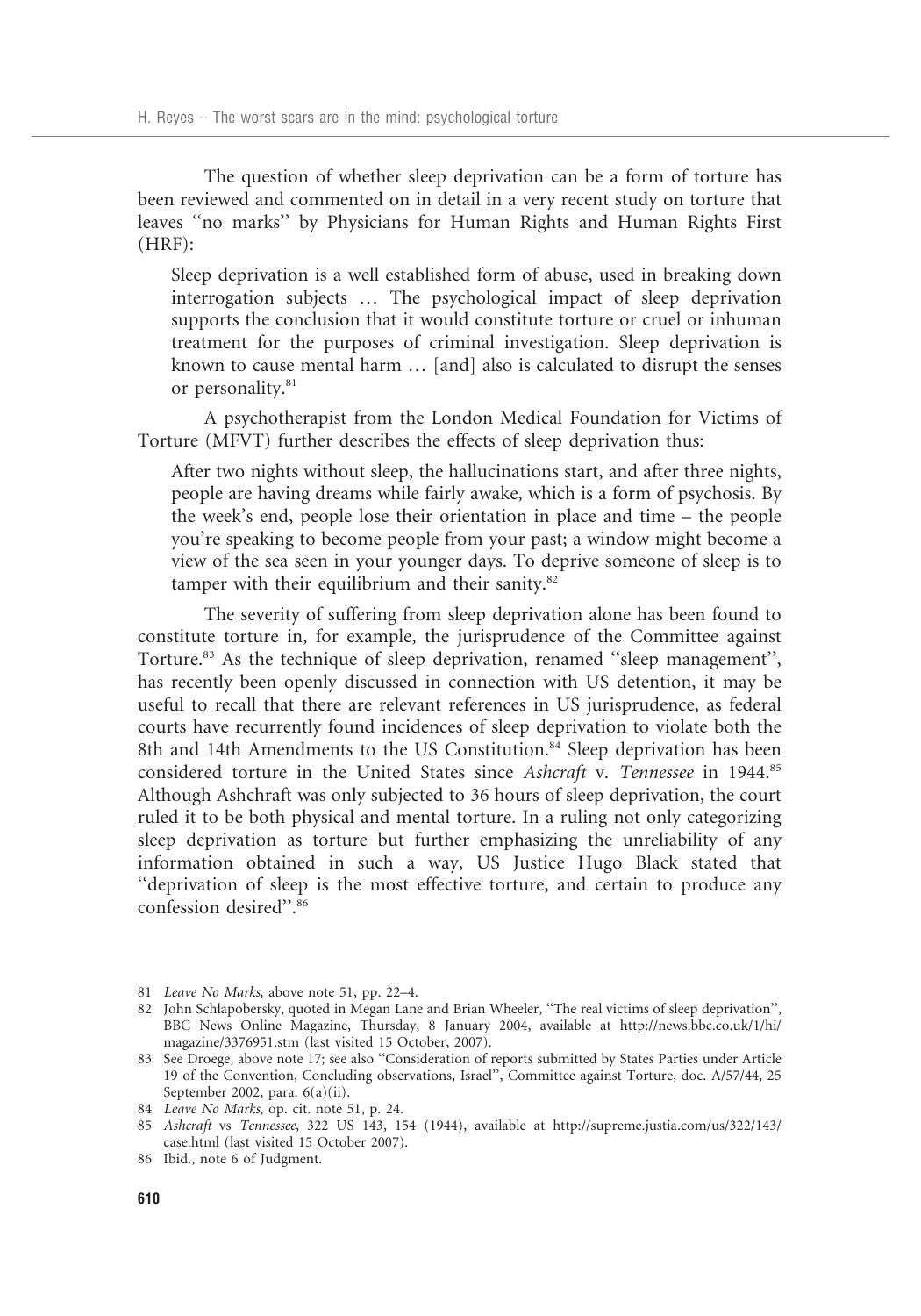The new US Army Field Manual of 2006 permits a certain amount of sleep deprivation during interrogations, stipulating that detainees should get at least four continuous hours of sleep every 24 hours.<sup>87</sup> Thus, technically, a detainee could be allowed four hours of sleep on Day 1, and then be interrogated for 20 consecutive hours, followed by another 20 consecutive hours on Day 2, and then four hours of sleep. This would respect the letter of the rule, but still be extremely stressful.

Both methods described above – solitary confinement and sleep deprivation – are psychological, not physical, methods.<sup>88</sup> The former UN Special Rapporteur on Torture, Sir Nigel Rodley, defined sleep deprivation as a form of torture in several of his reports.<sup>89</sup> This has been confirmed by subsequent Rapporteurs on Torture, most recently by Manfred Nowak.

Recently, sleep deprivation has been the subject of considerable discussion, being promoted as an ''aggressive interrogation method'' that might be permissible against terrorist suspects and yet "not be viewed as torture".<sup>90</sup> The question whether sleep deprivation constitutes a form of torture has been debated in public and even discussed by the highest authorities. In Australia, for example, the Prime Minister himself has (to a certain extent) taken a position: ''It depends upon the severity of it, the regularity of it, the circumstances in which it is conducted. So that's what makes yes and no answers to things like that so very difficult.''91

#### Cumulative methods, applied over a prolonged period of time

In examining the use of purely psychological methods during interrogation, other factors have also to be taken into account.

Some psychological methods used by interrogators are recognized as methods of torture, but they are generally used on a one-off basis rather than systematically. A typical example is the ''sham execution'', a method known to be extremely traumatic in which prisoners are led out to what they believe is their

<sup>87</sup> US Department of the Army, Field Manual 2-22-3, Human Intelligence Collector Operations, at M-30, available at www.enlisted.info/field-manuals/fm-2-22.3-human-intelligence-collector-operations.shtml (last visited 15 October 2007).

<sup>88</sup> In stark contrast to solitary confinement and sleep deprivation, in the case of submarino clearly any amount of time having one's head forced underwater can and does constitute a form of torture. A neardrowning experience, no matter how short, provokes extreme anguish and terror.

<sup>89</sup> Report of the Special Rapporteur on Torture and Cruel, Inhuman or Degrading Treatment or Punishment, Visit by the Special Rapporteur to Pakistan, UN Commission on Human Rights, UN Doc. E/CN.4/1997/7/Add.2 (1996), available at www1.umn.edu/humanrts/commission/thematic53/ 97TORPAK.htm (last visited 18 October 2007). See also Manfred Nowak, ''What practices constitute torture? US and UN standards'', Human Rights Quarterly, Vol. 28, 2006, available at http:// muse.jhu.edu/journals/human\_rights\_quarterly/v028/28.4nowak.pdf (last visited 18 October 2007).

<sup>90</sup> Statement by Australian Attorney General Philip Ruddock, quoted in ''Sleep deprivation ''sometimes'' torture'', 5 October 2006, available at www.news.com.au/story/0,23599,20528646-1702,00.html (last visited 15 October 2007).

<sup>91</sup> Ibid., quoting statement by Australian Prime Minister John Howard on ABC Radio.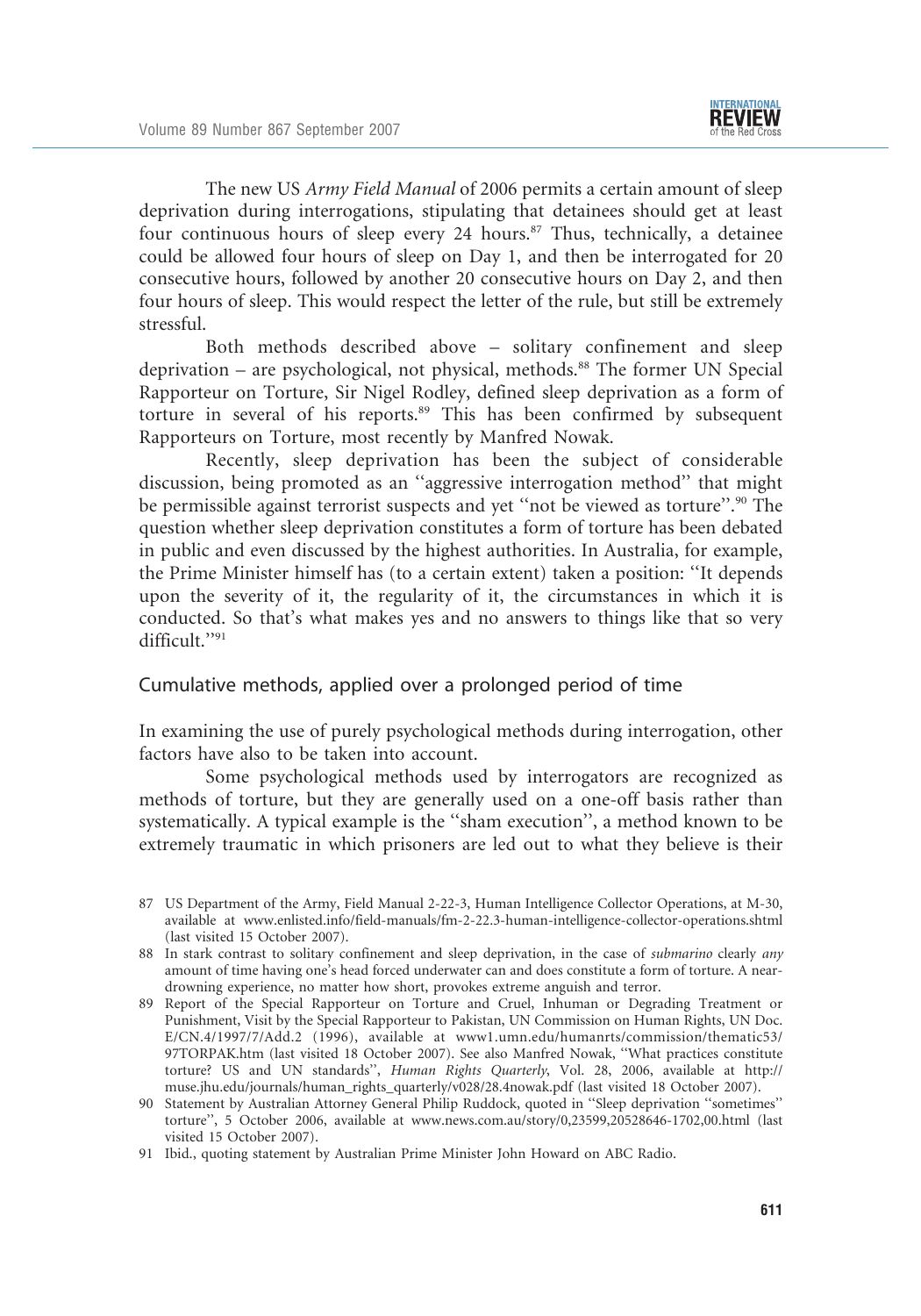summary execution.<sup>92</sup> Forcing prisoners to watch sexual acts committed on an acquaintance is another method also used by torturers.<sup>93</sup> These methods will not be further discussed here, as they tend to be single events rather than repeated over time.

The psychological methods described above, such as sleep deprivation and solitary confinement, are usually not used alone but are applied alternately or cumulatively with others. They are often combined with other ''non-physical'' methods, which may seem insignificant considered individually but whose constant repetition and cumulation over time create a background environment that is precisely intended to accentuate the other – should they be called ''major''? – methods. These ''minor'' methods are many, and the following list of examples is anything but exhaustive:

constant taunting; verbal abuse; intimidations; insulting the honour of a family member; spitting in someone's lunch container;<sup>94</sup> petty humiliations (always linked to cultural values); petty and less petty harassments; repeated exasperation provoked on purpose; enforced artificial light 24 hours a day; lack of privacy exploited purposely to mock sensitivities; verbal threats of further torment – whether realistic or not; repeated annoyances petty in themselves, but magnified out of proportion by the context; and many more…

The point is not to consider whether such additional petty methods are anything more than ''ill-treatment'', but to acknowledge that all these methods, used together, form a system deliberately designed to wear and break down, and ultimately also to disrupt the senses and personality. The effect over a prolonged period of time of this ''grouping of methods'' has to be considered as part and parcel of the effects of psychological torture.<sup>95</sup>

Here the cumulative effect over time of psychological methods, and particularly of these so-called ''minor'' ones, needs to be re-emphasized. Some psychological methods are already defined as torture, as they produce ''mental suffering'' serious enough to qualify as torture without cumulation, for example sleep deprivation and solitary confinement as mentioned above. The use of forced nudity is also a case in point; depending on the circumstances, the cultural

<sup>92</sup> Başoğlu et al., above note 38, pp. 204-5.

<sup>93</sup> See Droege, above note 17.

<sup>94</sup> This could allegedly be considered ''physical'', but it is undoubtedly the psychological aspect that is traumatic, and not the few drops of saliva.

<sup>95</sup> Quite obviously, these ''minor'' methods can also be used as ''background'' in a system that uses brutal physical torture – but that is not the subject under discussion here.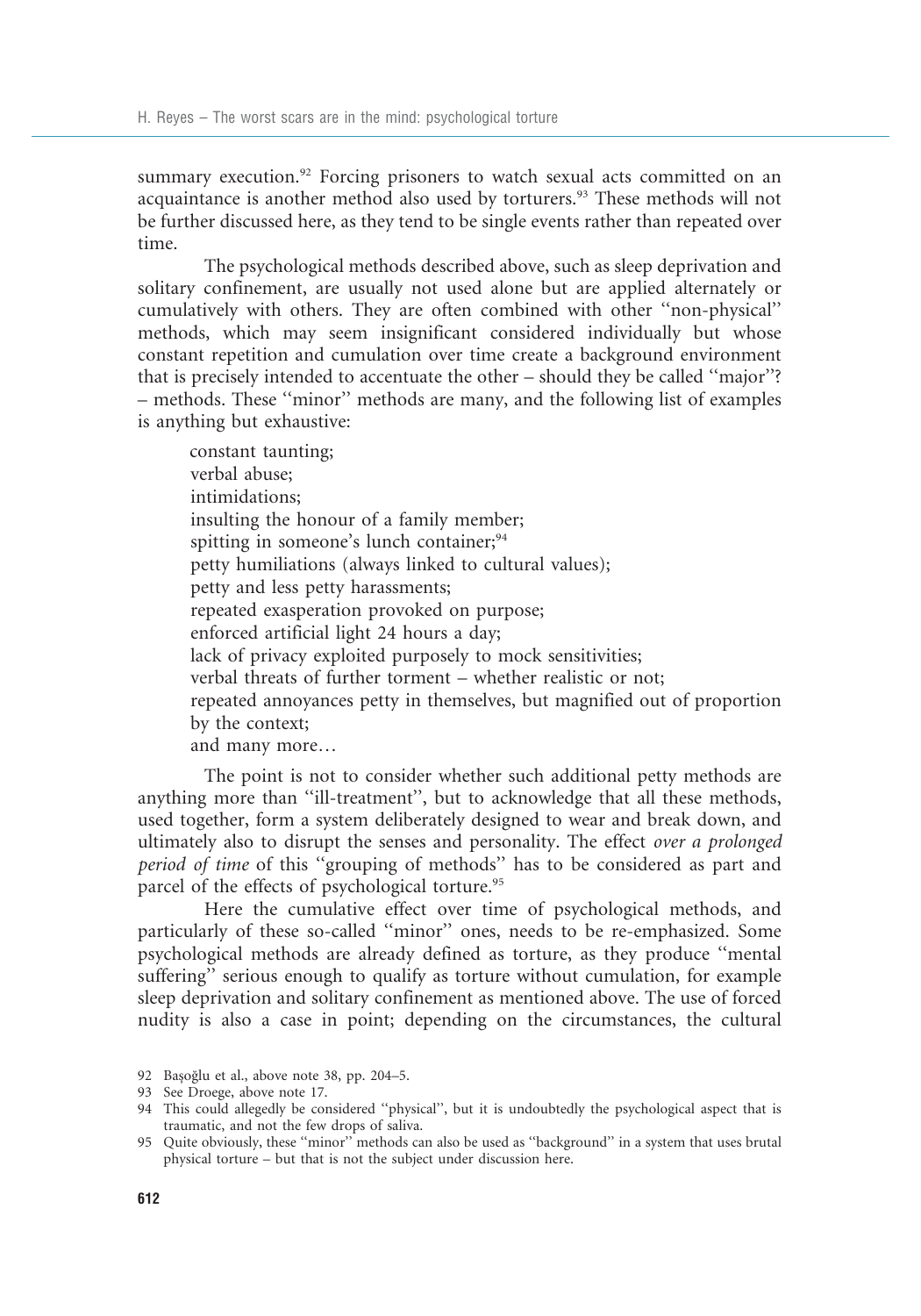

background, and the actual way in which it is enforced, stripping a prisoner naked can be considered at least as inhuman and degrading treatment. The UN Rapporteur on Torture, in a report to the UN Commission on Human Rights, has stated that

[S]tripping detainees naked, particularly in the presence of women, and taking into account cultural sensitivities, can in individual cases cause extreme psychological pressure and can amount to degrading treatment, or even torture.<sup>96</sup>

When considering the cumulative, or ''combined'', effects of methods which do not qualify per se as either CIDT or torture, the "time factor" needs to be determined. The common denominator, however, will be that each method, applied in isolation, is not considered by perpetrators as being a form of illtreatment, let alone a form of torture.

The discussion then boils down to whether such cumulative situations over a prolonged period of time can be deemed to produce a ''sufficient'' degree of suffering or disruption of personality to qualify as cruel, inhuman and degrading treatment, or even torture.

There is a well-known precedent for such an ''accumulation of methods'' which has already been mentioned and can be recalled here. The use of the socalled ''Five Methods'' in Northern Ireland was hotly debated in the 1970s and came up before both the European Commission and the European Court of Human Rights for judgment. These methods were:

wall-standing ("spreadeagled" against the wall, standing on toes only); hooding (black bag over the head, except during interrogations); constant, loud, hissing "white noise";97 sleep deprivation; food and drink deprivation (bread and water diet only).

Initially, the European Commission of Human Rights determined that the cumulated five methods, which were applied for hours at a stretch and for many days, amounted to a form of torture. They were found to cause both physical and mental suffering. Paradoxically, the European Court of Human Rights later disputed this designation, and stated that the five techniques did not ''rise to the level of torture''. However, the Court did rule that the five methods, used together, constituted "inhuman and degrading treatment".<sup>98</sup> After the first ruling the UK government suspended their use, both individually and collectively. It was the accumulation of the five that was ruled upon by both the Commission and the Court,<sup>99</sup> both entities admitting that the cumulative effect had to be taken into account and not only each component separately.

<sup>96 &#</sup>x27;'Situation of the detainees at Guanta´namo Bay'', Report to the UN Economic and Social Council, 62nd Session, E/CN.4/2006/120, 15 February 2006, p. 25, available at http://news.bbc.co.uk/2/shared/bsp/hi/ pdfs/16\_02\_06\_un\_guantanamo.pdf (last visited 15 October 2007).

<sup>97</sup> White noise is similar to the sound of static between two radio stations.

<sup>98</sup> Ireland v. United Kingdom, above note 11.

<sup>99</sup> In fact, the UK government responded to the first ruling by the Commission by putting a stop to use of the methods, both individually and cumulatively. Today the Court would probably not have ''watered down'' the Commission's ruling from torture to cruel, inhuman and degrading treatment.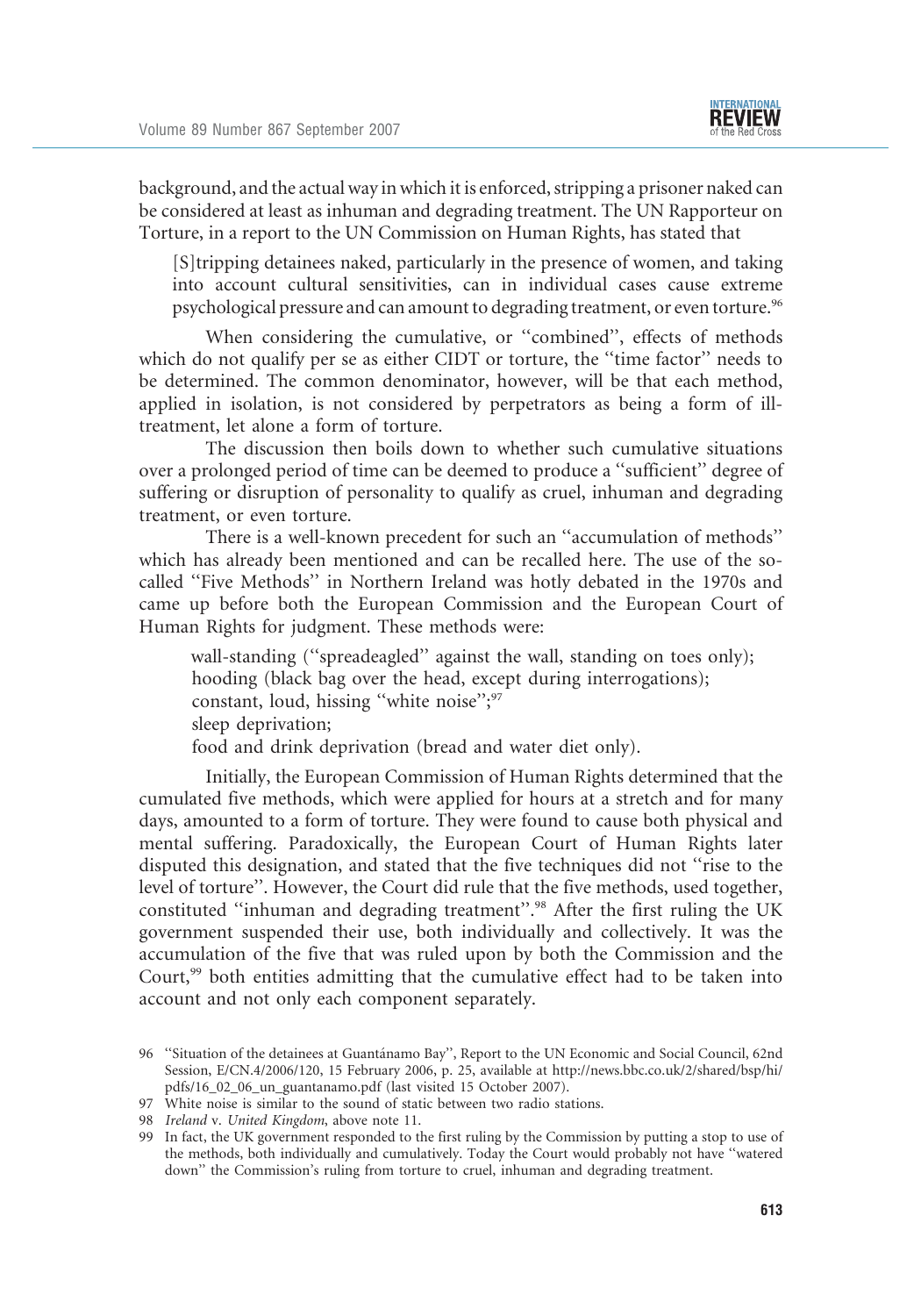### Unpredictability and uncontrollability

Finally, two additional factors need to be considered here, as they are of direct relevance to the discussion on methods of interrogation and torture and certainly have a bearing on the use of cumulative methods. They are the roles of uncontrollable and unpredictable stress in torture.

It has been found that these factors, which have been studied extensively, $100$  always come into play in any situation involving stress. In the case of detainees held in custody and interrogated by ''aggressive measures'', they will obviously influence the overall situation.

According to Bașoğlu, unpredictable stimuli are much more stressful than predictable ones. Similarly, a situation one can control or has merely the illusion of being able to control is less stressful than a situation that seems beyond control. Exerting some control, even minimal, over stressful events seems to be a crucial element in the way in which torture, for example, is experienced by the individual. Hooding is a case in point of a method used in conjunction with many others, and often cumulatively. Its use is usually justified by custodial authorities as being necessary for security. While visual identification of interrogation staff may indeed be an issue, the use of the hood plays a much more important role in interrogations. A hooded detainee being beaten never knows whether, when and how he or she is going to be hit – or when a cigarette burn will be inflicted … The physical trauma (blow, burn, etc.) is greatly increased by the psychological unpredictability. Events become unpredictable and therefore less controllable, and this intensifies the pain and emotional stress.

Thus ''the most deleterious consequences stem from uncontrollable aversive events that are also unpredictable". $101$ 

Both factors can make themselves felt in all the aforesaid situations. Conversely, in the case of solitary confinement, for example, the fact that a detainee alone in a cell manages to communicate with another detainee (e.g. by tapping on the wall) is important as a means of finding out what may happen, and when. He has at least the illusion of retaining some ''control'' and being able perhaps to ''predict'' what is to come. Total lack of any communication, as in a modern high-security cell, will eliminate any such controllability.

If the interrogators intentionally alternate different methods and disrupt any semblance of ''schedules'' or ''patterns'', the situation becomes unpredictable. Interrogation sessions can occur at totally unpredictable times; detainees can suddenly be switched from one cell to another at a moment's notice; or certain forms of behaviour may be rewarded and others penalized without any discernable logic, and the rules then reversed without warning. Interrogators are known successively to alternate at random the different methods described, thus making unpredictability part and parcel of the whole system. They also make sure that the detainees concerned know that they are unable to control any aspect of their

<sup>100</sup> Basoğlu et al., above note 38, ch. 9, pp. 182–225. 101 Ibid., p. 199.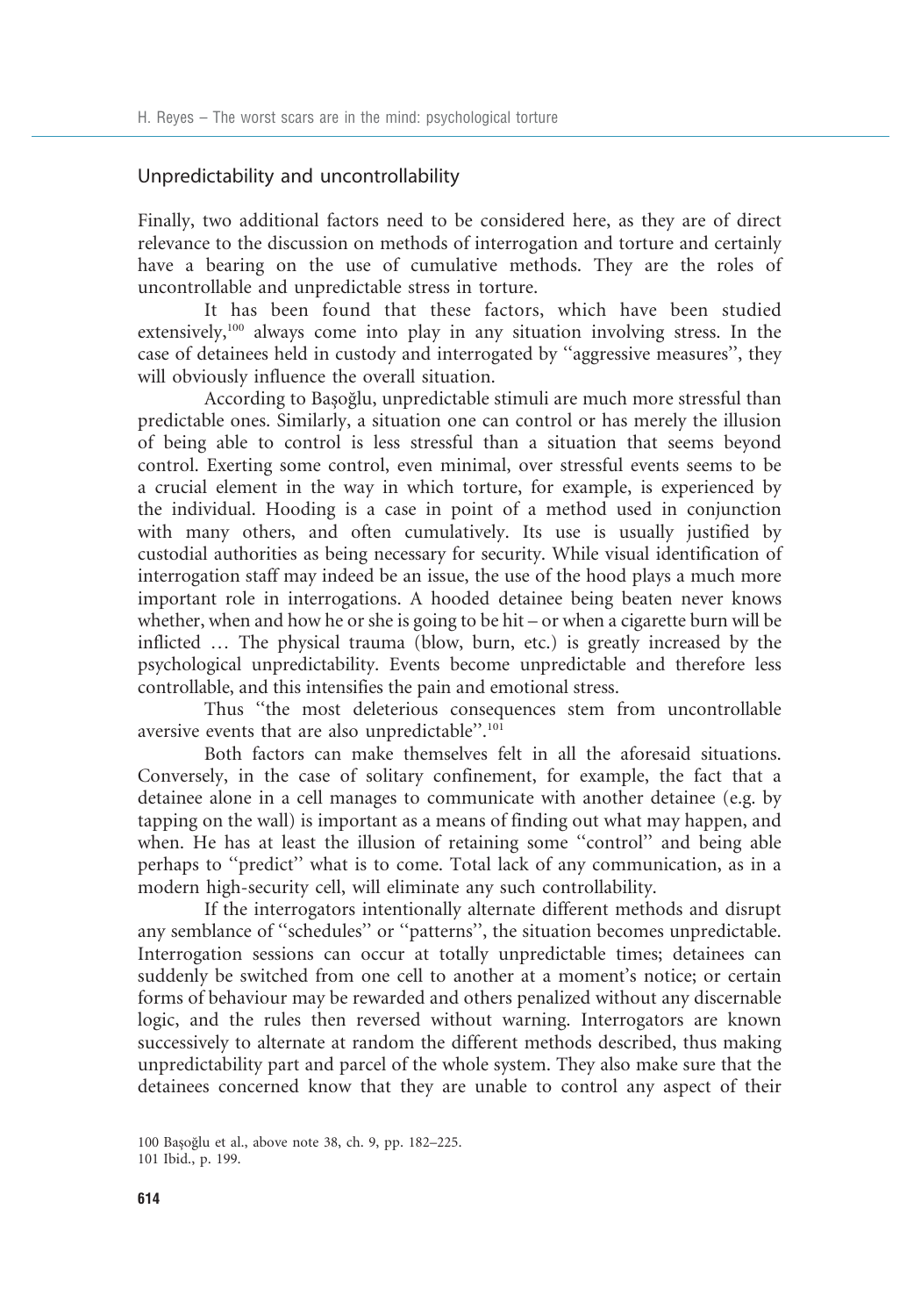lives.<sup>102</sup> Thus the use of cumulative methods over time is aggravated both by the unpredictability of the situation and by the total lack of any real control. The cumulation of the various psychological methods described above induces an utter sense of helplessness over prolonged periods of time, disrupting the senses of the individual and ultimately also his or her personality.

\*\*\*

To sum up, it has hopefully been made clear that some methods used during interrogation do not physically assault the body and do not cause actual physical pain – and yet they do entail severe psychological pain and suffering and profoundly disrupt the senses and personality. It must be borne in mind that the severity of suffering is subjective and that the actual effects on detainees will vary greatly according to the various factors mentioned. As stated by the UN Rapporteur on Torture, Manfred Nowak,

Even the use of force that causes non-severe pain or suffering can be considered degrading treatment, if it is applied in a humiliating manner. A typical example is the forced removal of clothes for the purpose of humiliation.<sup>103</sup>

Psychological torture is a very real thing. It should not be minimized under the pretext that pain and suffering must be physical in order to be real. Indeed, some psychological methods on their own constitute torture, such as solitary confinement and sleep deprivation.

It has been argued that the concept of the use of non-physical methods also applies to use of the many other methods which undoubtedly do not constitute torture on their own if merely considered in isolation. These so-called ''minor'' methods are, however, part and parcel of the torture process and constitute a ''background environment'' of harassment and duress for detainees under interrogation who are subjected to them for prolonged periods. Their combined use and cumulative effects over time must therefore be considered as part of a system of psychological torture.

What is arguably merely "malevolent" and possibly humiliating if inflicted for 24 hours has to be considered very differently if applied for 24 days – let alone 24 months. The cumulative effects will also vary greatly according to the general context and the age, gender and state of health of the detainees under interrogation.<sup>104</sup>

Social and political background, cultural and religious beliefs and local sensitivities<sup>105</sup> clearly play a role in determining the effects on the persons

103 Nowak, above note 89, p. 838.

<sup>102</sup> Conversely, in some cases perpetrators may let the detainee think he or she has some control, the better to manipulate the interrogation. This in itself is not illegal if the rest of the interrogation respects the rules of law, both national and international.

<sup>104</sup> For an individual with pre-existing personality disorders, even a short period of solitary confinement may become acutely psychotic. See Grassian, above note 67.

<sup>105</sup> Being searched naked, in the open and in front of many guards has been described as extremely traumatic in Muslim societies. For women prisoners this would also be the case.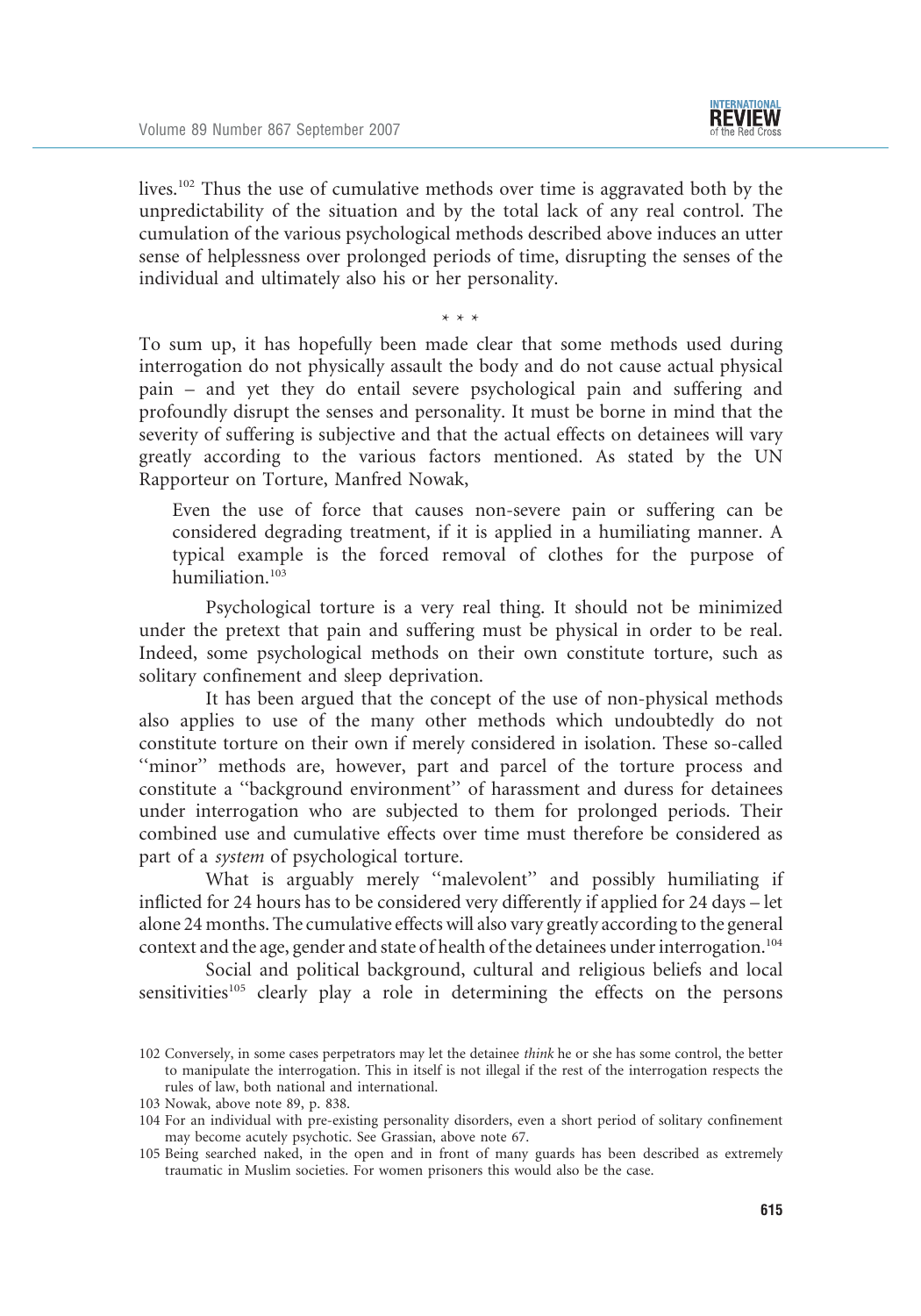concerned.106 In order to minimize the effect of the overall situation it is often argued that detainees receive food, shelter and medical care – disregarding the general psychological conditions of detention and the use of ''cumulative methods over time'' accompanying interrogations. Yet human dignity is not confined to mere physical integrity.<sup>107</sup> The International Criminal Tribunal for the former Yugoslavia (ICTY) has furthermore determined that

[Torture] may be committed in one single act or can result from a combination or accumulation of several acts, which, taken individually and out of context, may seem harmless … The period of time, the repetition and various forms of mistreatment and severity should be assessed as a whole.<sup>108</sup>

The cumulative (or ''combined'') use of these methods on detainees is not merely theoretical: the legality of such ''combined effects'' has just recently come under renewed public scrutiny and is still the subject of heated legal discussions.<sup>109</sup> Finally, the stress and hence suffering produced by the situations described above will most certainly be compounded by any ongoing uncertainty as to legal status. $110$ 

Governments that use coercion – which is a fortiori cruel, inhuman or degrading treatment or torture – are obviously reluctant to admit it, hence the recent juridical and mental contortions in an attempt to raise the threshold of the "pain and suffering" required to qualify an act as a form of "torture". Apart from the stigma attached to any country ''caught'' using torture, there is the issue of eventual sanctions for torturers and redress and restitution for victims.

Finally, it may seem that to qualify these "combined" or "cumulative" situations as ''torture'' may trivialize the term itself when compared with brutal physical forms of torture. It can, however, surely be argued that not to consider the protracted suffering of detainees in such situations is, on the contrary, to trivialize the long suffering that has been or is continuing to be inflicted upon them.

<sup>106</sup> One memorable example of what can be extremely traumatic for a particular individual was the case of an Afghan elder, well over 80 years old, who was devastated by the fact that Russian soldiers had imposed the ultimate humiliation on him by plucking out the hairs of his beard, one by one, in front of the village women. Author's experience, Afghanistan, 1987.

<sup>107</sup> See Droege, above note 17.

<sup>108</sup> Ibid., quoting the ICTY, Prosecutor v. Krnojelac, Case No. IT-97-25 (Trial Chamber) 15 March 2002, para 182.

<sup>109</sup> Scott Shane, David Johnston and James Risen, ''Secret US endorsement of severe interrogations'', New York Times, 4 October 2007, available at www.nytimes.com/2007/10/04/washington/04interrogate.html (last visited 15 October 2007).

<sup>110</sup> An aspect which has not been considered here, but is taken up by Droege, above note 17.